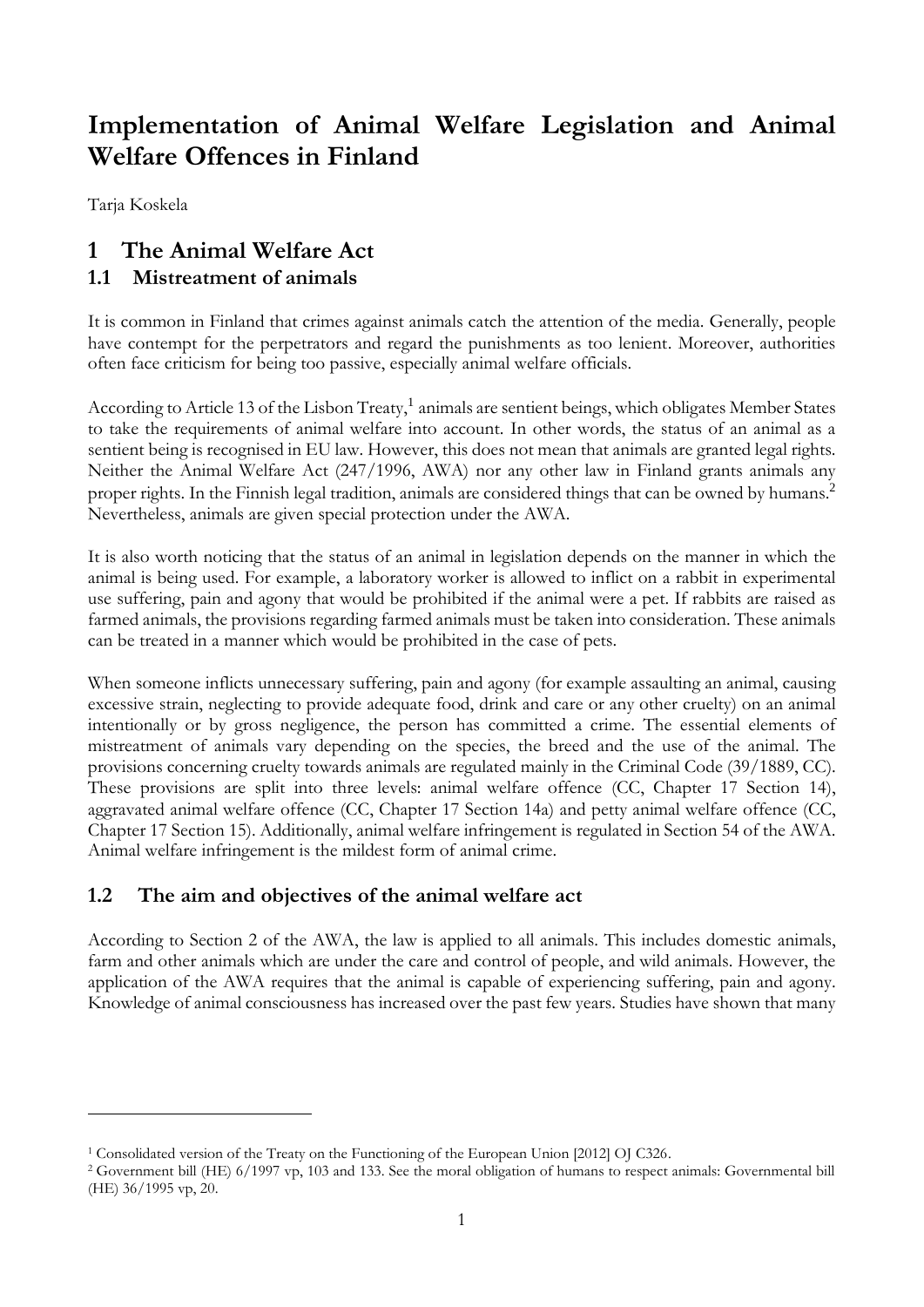animals are able to experience a variety of emotions.<sup>3</sup> For that reason, the presumption should be that an animal is capable of experiencing suffering, pain and agony.

The aim of the AWA is to protect animals from suffering, pain and agony, based on all available scientific knowledge of the treatment and keeping of animals. In addition, the law aims to create conditions such that the animals do not have to face any suffering which could be avoided in advance. The AWA also promotes animal welfare and good treatment.

The objectives of the AWA are laid down in Section 3(1), which states that animals must be taken care of without inflicting unnecessary suffering upon them. The infliction of unnecessary pain and agony is prohibited. Additionally, the keeping of animals must promote their welfare. Their physiological and behavioural needs must be taken into consideration. Thus, the AWA aims to protect animals from conditions and diseases that could affect them negatively.

Pain and agony may be synonymous, but the former is taken to mean unpleasant physical sensation resulting from injury, whereas agony may refer to distress, anxiety, fear or other unpleasant emotional suffering. Suffering refers to both physical and mental feelings that affect the health of an animal in a negative way. The keeping of animals for consumption purposes inevitably entails actions that cause them suffering. Unnecessary suffering can follow from a breeding method that does not sufficiently take into consideration the behavioural needs of an animal in an abnormal environment. <sup>4</sup> Examples of such methods are cattle being kept year-round in a barn without the possibility to walk around as required in legislation, or pigs being castrated without pain relief or anaesthesia.

The physiological needs of animals are needs that enable the proper functioning of their physiological systems, including sufficient and proper nutrition and exercise. Behavioural needs of an animal include the possibility for an animal to behave in a manner that is typical to its breed or species.<sup>5</sup>

Provisions concerning animals are found in other laws as well. For example, provisions concerning hunting, fishing, animal medication, breeding, artificial insemination, the use of vertebrates and cephalopods for scientific and educational purposes, animal transportation, genetic engineering and nature conservation, must all be complied with in addition to the AWA.

# **1.3 Animal welfare authorities**

Animal welfare authorities are regulated in Chapter 3 of the AWA. The authorities are divided into four separate categories. The supreme authority (the first category) is the Ministry of Agriculture and Forestry. That Ministry is responsible for directing and controlling the enforcement and compliance with the AWA, the provisions issued under it and the EU Council Regulation on the protection of animals at the time of killing (later Slaughter Regulation)<sup>6</sup>.

The second category, the Finnish Food Authority, serves as the central governmental authority that is responsible for guiding and supervising the enforcement and compliance of the AWA and provisions based on it. Furthermore, the Finnish Food Authority has responsibilities based on Slaughter Regulation.

<sup>3</sup> See about the consciousness of animals, 'The Cambridge Declaration on Consciousness' (2012) <http://fcmconference.org/img/CambridgeDeclarationOnConsciousness.pdf> accessed 1 February 2019.

<sup>4</sup> Government bill (HE) 36/1995 vp, 20.

<sup>5</sup> Government bill (HE) 36/1995 vp, 20.

<sup>6</sup> Council Regulation (EC) 1099/2009 on the protection of animals at the time of killing [2009] OJ L303, 1–30.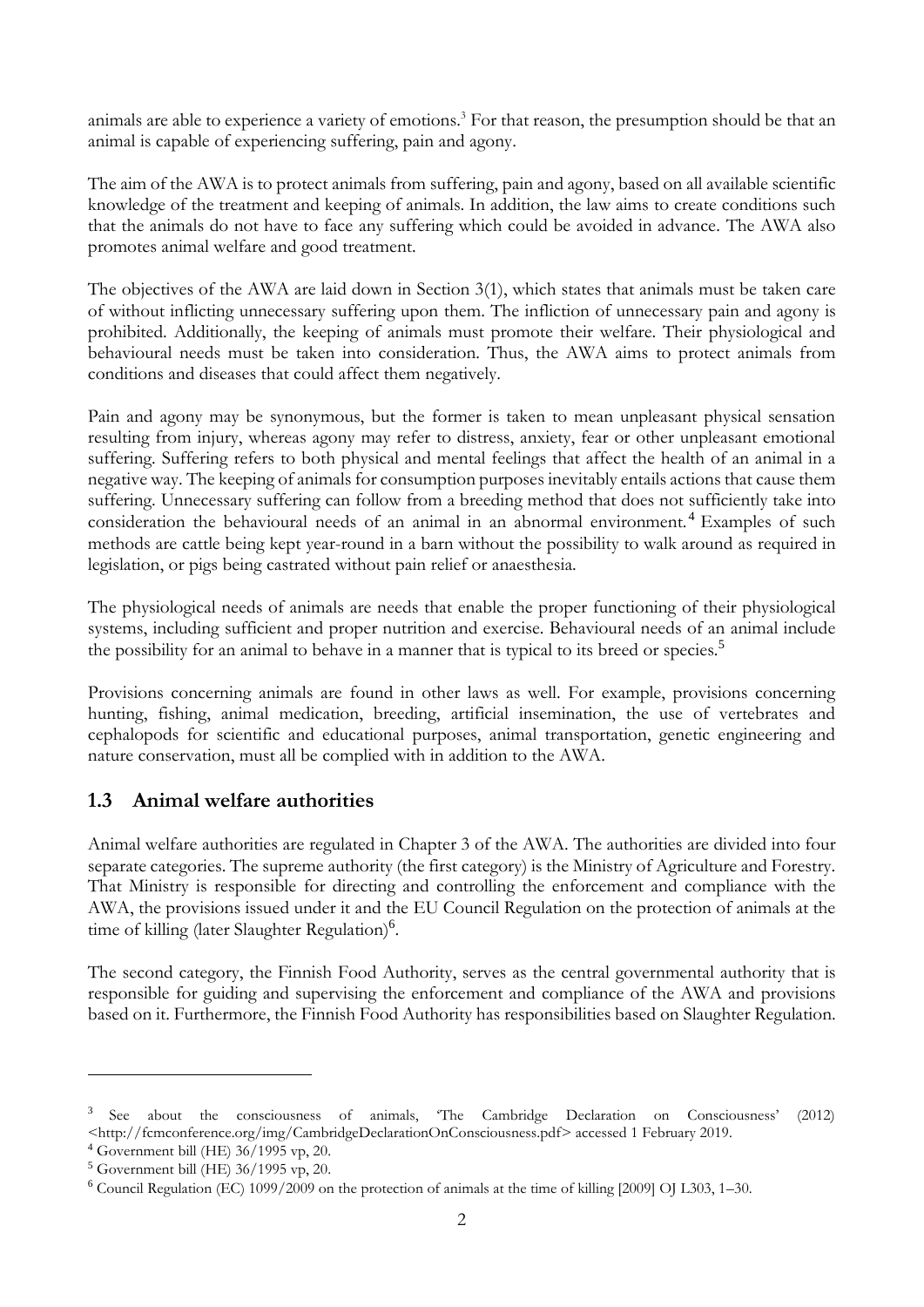The third category is the territorial animal welfare authorities, the Regional State Administrative Agencies. These Agencies monitor the enforcement and compliance of the AWA and they also have responsibilities based on the Slaughter Regulation.

The fourth category comprises several local authorities with responsibility for animal welfare: the municipal veterinarians, the authorities responsible for municipal health protection control and the police. They enforce compliance with the AWA as well as provisions and regulations issued under it within the territory of the municipality. The veterinary officer for meat inspection handles compliance with the AWA and other provisions and regulations issued under it at slaughterhouses. At a border crossing, exit point and veterinary border control point, the veterinary officer for border control supervises the compliance with the AWA and provisions and regulations issued under it.

<span id="page-2-0"></span>Moreover, according to Section 38 of the AWA, the Regional State Administrative Agencies can grant an individual person a license to act as an animal welfare supervisor who then has the power to act when an offence is suspected.<sup>7</sup> However, an animal welfare supervisor is not an authority. A proper education, enough experience and knowledge of the inspected species are prerequisites for acting as an animal welfare supervisor. Completion of a course on animal welfare is a requirement. The license can include one or more species. An animal welfare supervisor does not have the right to perform an inspection that violates domestic peace; only the animal welfare authorities have that right. Nevertheless, an animal welfare supervisor is allowed to assist the animal welfare authorities when an inspection requires disturbance of domestic peace (Section 39(4) of the AWA).

The Finnish Federation for Animal Welfare Associations (SEY) also provides animal welfare counselling and information via telephone or e-mail. In addition, the counsellors also make visits to farms or to other places where animals are kept.<sup>8</sup> However, since the counsellors have no official status in the animal welfare administration they act as private individuals.<sup>9</sup>

# **2 Animals in the administrative and criminal procedure**

Matters concerning animal welfare can be dealt with either in an administrative or criminal procedure or in both at the same time. If an individual or an authority suspects maltreatment of an animal the individual or authority informs the animal welfare officials, which can then conduct an animal welfare inspection.

During the inspection, the owner or the possessor of the animal must be heard, unless the inspection is urgent and hearing the owner or possessor would incur delay. After the inspection, the authority makes a legal administrative decision, which is subject to appeal in the administrative court. The initiation of an appeal in the administrative court begins the administrative procedure. The ruling of the administrative court must be implemented for it to have significance, but there is no specific provision for the enforcement of its decisions.

A criminal procedure concerning a crime against an animal starts when the police initiate a preliminary investigation based on a notification or otherwise resulting from police observations regarding

<u>.</u>

<sup>7</sup> There are 18 animal welfare supervisors. Finnish Food Authority, 'Eläinten hyvinvoinnin valvonta 2018', 8 <https://www.ruokavirasto.fi/globalassets/viljelijat/elaintenpito/elainten-hyvinvointi/elainten\_-

hyvinvoinnin\_valvonta\_2018.pdf> accessed 10 June 2019.

<sup>8</sup> There are approximately 75 voluntary animal welfare counsellors. Annually, they make around 1300 visits to animal shelters. Suomen eläinsuojeluyhdistysten liitto SEY (The Finnish Federation for Animal Welfare Associations), 'SEYn eläinsuojeluneuvojat' <https://www.sey.fi/seytoimii/elainsuojeluneuvonta> accessed 20 August 2019.

<sup>&</sup>lt;sup>9</sup> It is also possible for a city to hire an animal welfare counsellor. This has been done in the City of Turku. However, this kind of animal welfare counsellor is not an official animal welfare authority as indicated in the AWA.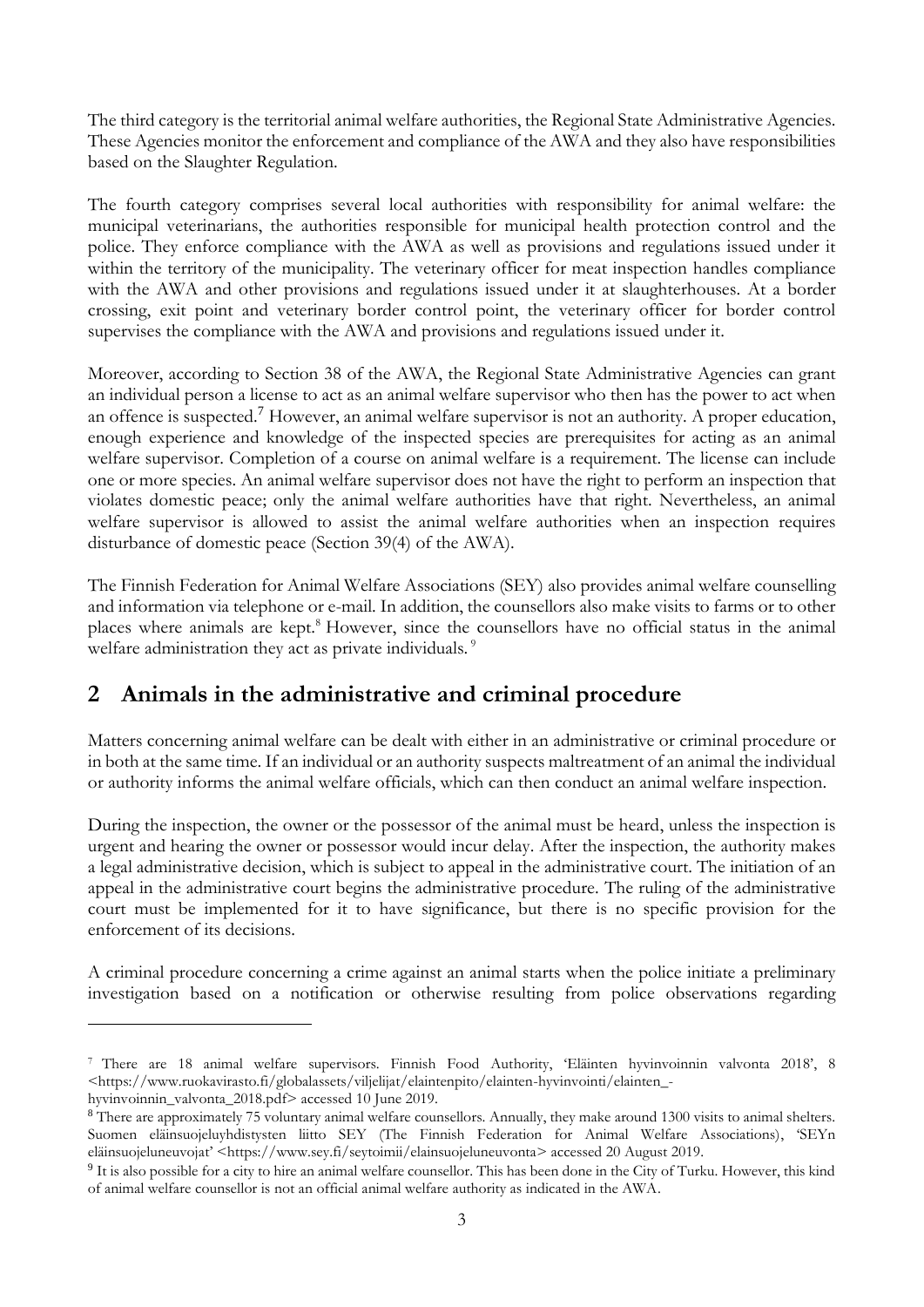compliance with the law. An animal welfare investigation may precede the notification. Thereafter, the criminal procedure proceeds to the consideration of charges and possibly to a hearing in a district court. A permit for continued consideration from the court of appeal is needed if the first judgement is appealed against. However, the permit is not required if the defendant is convicted and given a sentence of more than eight months imprisonment. <sup>10</sup> Appealing to the Supreme Court also requires a permit. The criminal procedure ends with the enforcement of the punishment. If the punishment includes provision for a ban on the keeping of animals, supervision of the ban becomes an administrative matter.

Administrative decisions after an animal welfare inspection can thus lead to an administrative process, a criminal process or both. An administrative decision can be retained or overturned in the administrative procedure. In a criminal procedure, cruelty towards animals can lead to a punishment, a possible ban on the keeping of animals and a forfeiture. The ban can have more serious consequences for the convicted person than a punishment, especially if he or she makes their livelihood from animals. A prohibition or an order given in an administrative decision is a more effective way to protect the animal than waiting for the preliminary investigation, consideration of charges and the ruling of a court. For the criminal procedure to proceed, there must be at least a strong suspicion of cruelty towards animals, sometimes involving animal deaths or the necessity to put animals down. By contrast, administrative compulsion measures can be used quickly when the care of animals is deemed inadequate. This can prevent the suffering of the animal. However, the direct effects perish if the enforcement of the administrative decision is ignored.

Although a criminal procedure does not provide the animals with immediate protection in the same way as the administrative procedure, it is nevertheless necessary and justified from a preventative perspective. The criminalisation of the maltreatment of an animal sends a social message and strengthens the idea that cruelty towards animals is wrong and immoral. The possibility of a ban on keeping animals is intended to ensure that animals will not become victims of people who are criminally negligent because they are unable to take care of their animals.

Figure 1 presents the procedures of an animal welfare matter in Finland in a condensed form. Both an administrative and a criminal procedure can be in progress independently and possibly even simultaneously. If there is suspicion that the AWA, provisions based on it or the Slaughter Regulation are being violated, the animal welfare official must, according to Section 63 of the AWA, inform the police without delay. The animal welfare authority has no discretion to inform the police.<sup>11</sup> If there are both procedures in progress, it is possible that the administrative procedure results in the nullification of

<sup>&</sup>lt;sup>10</sup> When evaluating the severity of the punishment one does not take the ban on the keeping of animals into account. Conditionality or unconditionality of the imprisonment does not affect it either. Government bill (HE) 246/2014 vp, 25.

<sup>&</sup>lt;sup>11</sup> According to Section 188(1) of the Nature Conservation Act (527/2014) a notification to the police can be left out of the procedures if the act is insignificant overall and public interest does not demand the pressing of charges. The Water Act (587/2011) and Forest Act (1093/1996) also have similar provisions for discretion that concern the notification to officials. According to Chapter 14 Section 2 of the Water Act an official must notify the police of all violations against provisions or orders given in the Act if the violation is not considered insignificant under the circumstances. According to Section 22(1) of the Forest Act, a notification to the police can be omitted if the violation or dereliction is insignificant and public interest does not demand a detailed investigation of the matter.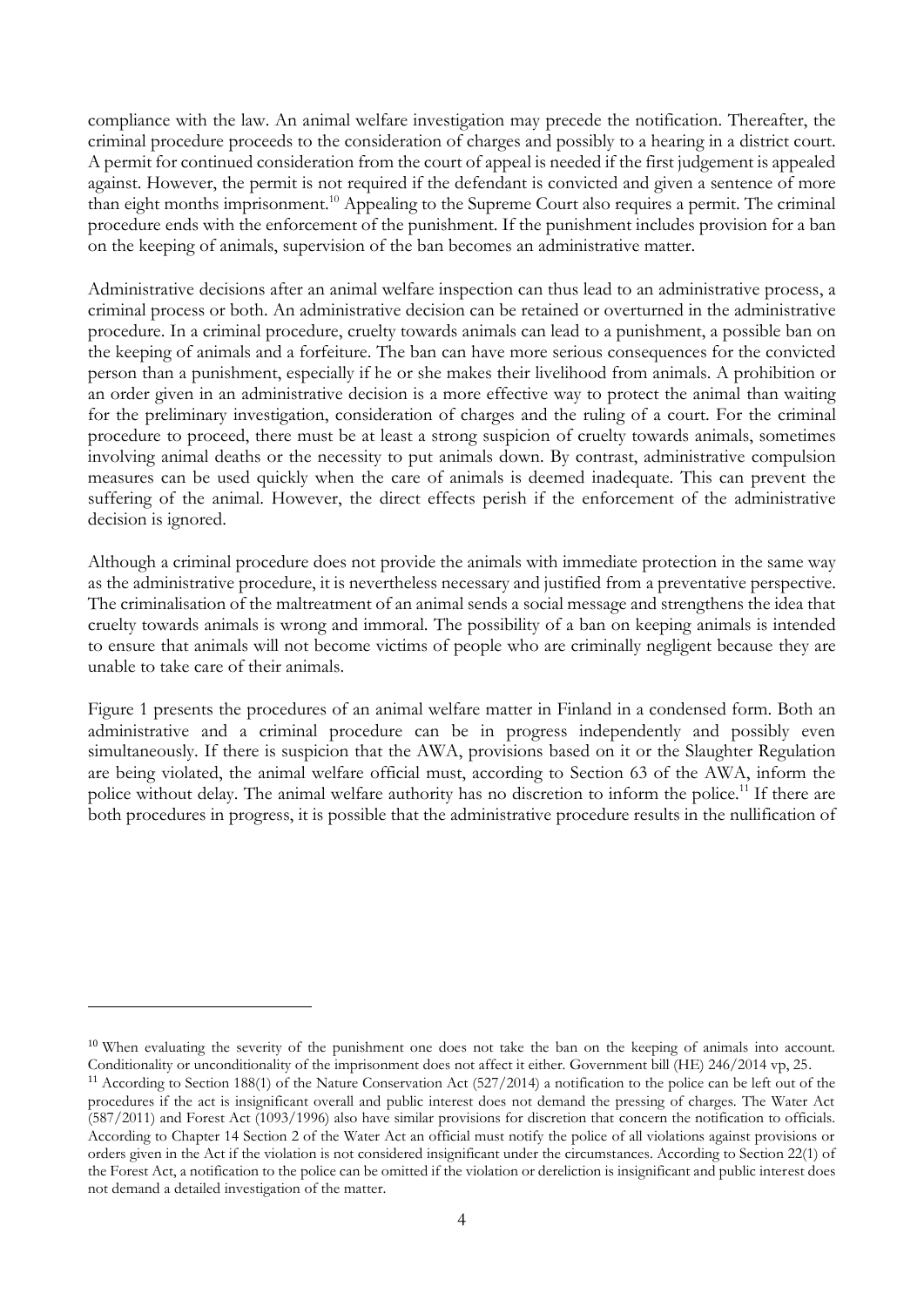<span id="page-4-0"></span>the administrative decision, but the criminal procedure decides to convict the accused party, or vice versa. Administrative compulsion and a criminal conviction do not violate the *ne bis in idem* -prohibition<sup>12</sup>.



Figure 1. Progress of an animal welfare matter in administration (yellow), in administrative procedure (green) and criminal procedure (blue).

\*Will come into force on January 1, 2020. Government Bill (HE) 29/2018 vp.

<u>.</u>

<sup>&</sup>lt;sup>12</sup> The *ne bis in idem* -prohibition is based on Protocol 7 of the European Convention on Human Rights (ECHR). Section 4(1) of the protocol states that "no one shall be liable to be tried or punished again in criminal proceedings under the jurisdiction of the same State for an offence for which he has already been finally acquitted or convicted in accordance with the law and penal procedure of that State". The application of the prohibition requires that both sanctions must be comparable to criminal punishments. There have been several judgements in the ECHR and in the Supreme Court of Finland that are based on the *ne bis in idem* -prohibition. The prohibition was reflected in a case concerning animal welfare in the judgment given by the Court of Appeal of Eastern Finland in 2017. The court stated that measures ordered under Section 44 of the AWA do not preclude the implications of a criminal procedure. Court of Appeal of Eastern Finland 3.10.2017 R 17/141 No 17/138869.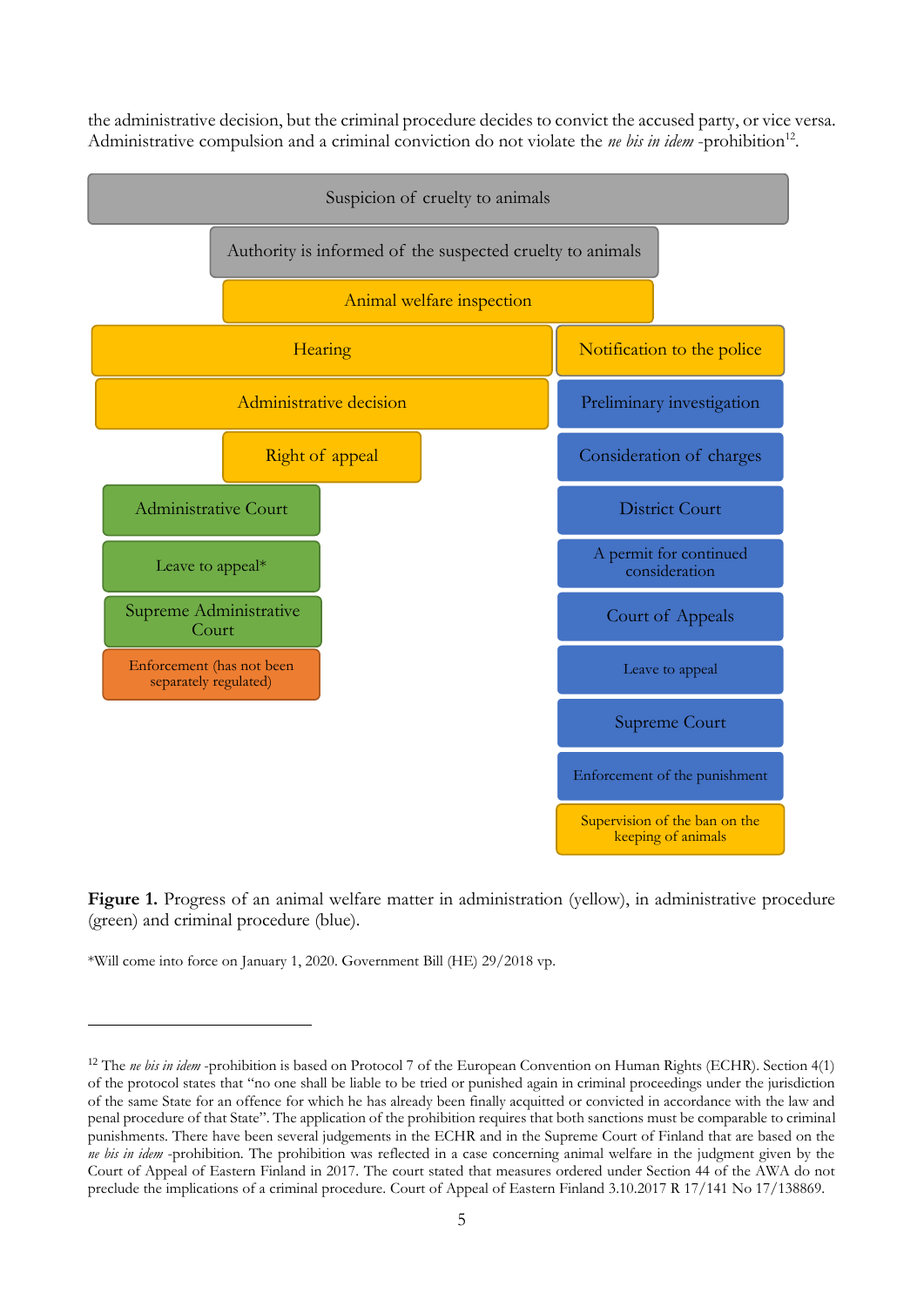# **3 Animal welfare control**

-

### **3.1 The right to conduct an animal welfare investigation**

Chapter 4 of the AWA regulates the supervision of animal welfare. An inspection is carried out if authorities are informed of a suspicion that an animal is being mistreated or misused according to the provisions of the AWA, provisions and regulations based on it, or the Slaughter Regulation. The inspection may be carried out by the Regional State Administrative Agency, a municipal veterinarian, local health protection authorities, the police or an animal welfare supervisor. Thus, the threshold of animal welfare supervision is an informed suspicion.<sup>13</sup> But what constitutes sufficient suspicion? The legislation and the drafting materials are silent on this issue, nor has the Finnish Food Authority given any instructions to veterinarians on the specifics of the threshold. Therefore, each situation has to be evaluated individually.

An inspection may also be carried out without a suspicion, according to Section 39(2) of the AWA, in a circus, zoo, permanent or travelling exhibition, animal contest, animal farms, game management farms, and in places where there is professional or otherwise large scale keeping of pets. In these cases, the inspection is also carried out by the Regional State Administrative Agency, a municipality veterinarian, a local health protection authority, the police or an animal welfare counsellor. Moreover, the inspection veterinarian and meat inspector can conduct inspections at animal shelters and slaughterhouses without suspicion. Naturally, the foregoing cases do not have any threshold that would need to be surpassed for the administrative procedure to start. Furthermore, the veterinarians of the Regional State Administrative Agencies conduct, according to Section 48 of the AWA, so-called EU-inspections involving taking of samples.<sup>14</sup> This is based on Council Directive 98/58/EC of 20 July 1998 concerning the protection of animals kept for farming purposes.<sup>15</sup>

<span id="page-5-0"></span>Inspections of animal premises or involving disturbance of domestic peace are regulated in Sections 39(3) and 39(4) of the AWA. The inspectors have the right to enter the spaces where the animals are being kept and take necessary samples. Both the animals and their surroundings are the targets of the inspection. Any food, equipment, tools and documentation can also be inspected. An inspection that breaches domestic peace can only be carried out by animal welfare authorities. A sample can be taken only if it is necessary to reveal specific details that come within the remit of the inspection and if there is reason to suspect a violation of the AWA.

There is no regulation concerning the passivity of an animal welfare authority. However, every authority has an obligation to act in accordance with the Administrative Procedure Act and legislation on public officials. An obligation to act means that an authority must use its competence to carry out the public tasks imposed on it. Passivity and the failure to act within the imposed competence can be judicial errors. On the other hand, it is fairly difficult to make an accusation of passivity in an effective judicial manner.<sup>16</sup>

<sup>&</sup>lt;sup>13</sup> A study that concentrated on pet animals revealed that in 33 percent of the cases an inspection was made before the report of an offence. Tarja Koskela, 'Eläinsuojelutarkastus ja eläinsuojelurikoksesta ilmoittaminen – Kansalaisaktiivisuutta vai viranomaisvalvontaa?' 2013/22 Edilex 1, 8. A suspicion can be notified by a private entity or another authority.

<sup>&</sup>lt;sup>14</sup> The inspections are based on sampling because this ensures uniformity of coverage, risk allocation and supervision. Finnish Food Authority, 'Eläinten hyvinvoinnin valvonta 2015' (Evira/3300/0411/2016), 4 <https://www.ruokavirasto.fi/globalassets/viljelijat/elaintenpito/elainten-hyvinvointi/elainten-hyvinvoinnin-valvonta-2015.pdf> accessed 12 March 2019.

<sup>15</sup> Council Directive 98/58/EC on the protection of animals kept for farming purposes [1998] OJ L221, 23–27.

<sup>16</sup> Tarja Koskela, 'Optimaalinen eläinsuojelu rikosprosessissa ja julkishallinnossa' (LLD thesis, University of Eastern Finland 2017) 62–70.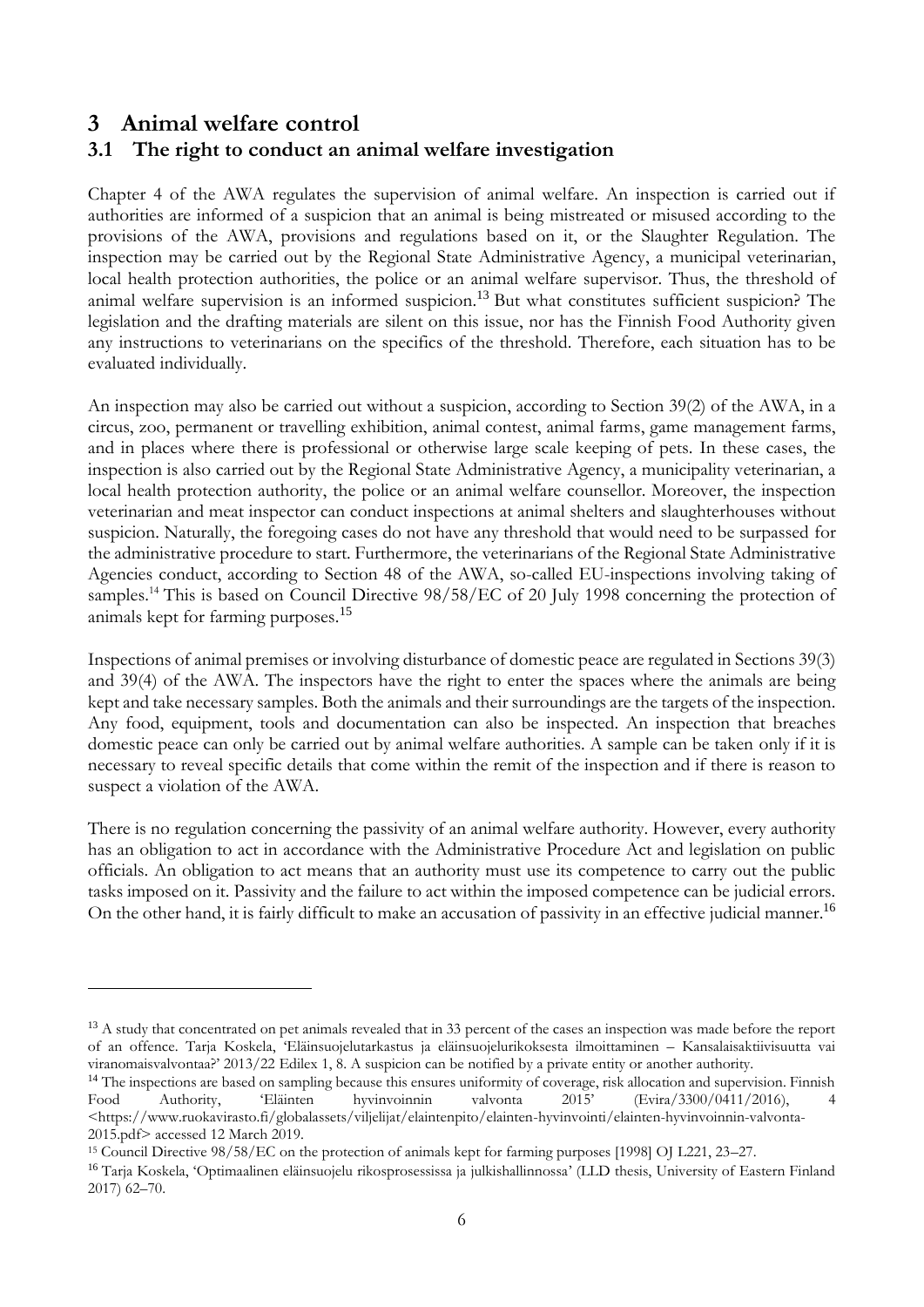### **3.2 Actions based on the inspection**

As a consequence of the inspection the authority makes an administrative decision that initiates actions to protect the animal(s). These actions vary from instructions given to the owner to administrative compulsion measures. The competence to make administrative decisions that concern animal welfare is with the Regional State Administrative Agency, local health protection authorities, inspection veterinarians, border veterinarians and the police. When an animal welfare supervisor notices that the AWA, rules based on it or the Slaughter Regulation are breached, the supervisor must, according to Section 41(1) of the AWA, inform animal welfare authorities.

The potential measures against an offending owner or possessor of an animal have been tightened progressively. The inspective authority's primary task is to give instructions to enhance the welfare of the animal and to correct the faults. A minor fault, for example, might be that a cat or a dog does not exceptionally have drinking water available at the time of the inspection. Instructions are given in situations when there is no proper misconduct yet to be observed. The instructions can, for example, ensure that animals are given sufficient nutrition to avoid future harm.<sup>17</sup>

If the instructions are insufficiently observed, the authorities can use administrative coercive means. This means that an administrative order is given obliging the owner or possessor to discontinue the actions that breach animal welfare regulations (Section 42 of the AWA). Alternatively, the owner or possessor can be ordered to fulfil his responsibilities within a reasonable time period.<sup>18</sup>

Should the subject of an administrative decision fail to comply with a binding decision, its enforcement can be intensified by using means of compulsion.<sup>19</sup> These means might be either a penalty payment or a threat that otherwise something will be ordered done at the defaulter's expense. These are set to enhance the compliance to the primary obligation. A penalty payment can only be imposed on a party that is legally and factually obliged and capable of complying with the primary obligation. A penalty payment is an instrument that is used in administrative procedure, but which should not be confused with a penalty in a criminal procedure. The principle of proportionality must be applied when ordering a penalty payment, which is regulated in its own law (1113/1990).

If animal welfare reasons so require, the animal welfare authorities can, according to Section 44 of the AWA, take immediate action to ensure the welfare of an animal. The animal can be given proper treatment and provided with feed or other necessary nutrition or materials. If this is not feasible, the animal may be killed or sent to be slaughtered or sold, by auction or otherwise, at its current value.

If the animal welfare authority, primarily the veterinarian, decides to carry out some of the abovementioned actions, the expenses will be covered by the owner or the possessor regardless of the chosen

<sup>17</sup> Government bill (HE) 36/1995 vp, 32.

<sup>&</sup>lt;sup>18</sup> Special provisions have been given regarding the supervision of animal products for human nutrition in Section 5 of Regulation (EC) 854/2004 of the European Parliament and of the Council of 29 April 2004, laying down specific rules for the organisation of official controls on products of animal origin intended for human consumption OJ L139, 206. Supervision regarding the provisions of feed and food legislation and the animal health and welfare legislation is regulated in Section 54 of the Regulation (EC) 882/2004 of the European Parliament and the Council of 29 April 2004 on official controls performed to ensure the verification of compliance with feed and food law, animal health and animal welfare rules OJ L165, 1, and in Section 22 of the Slaughter Regulation.

<sup>&</sup>lt;sup>19</sup> Administrative compulsion can be indirect or direct. Indirect compulsion aims to coerce a party to perform a certain task or stop a certain action under penalty of an official imposition. The prerequisite is that the prohibition, order or administrative compulsion has a legal basis. Direct compulsion means that a desired situation is achieved through the actions of authorities.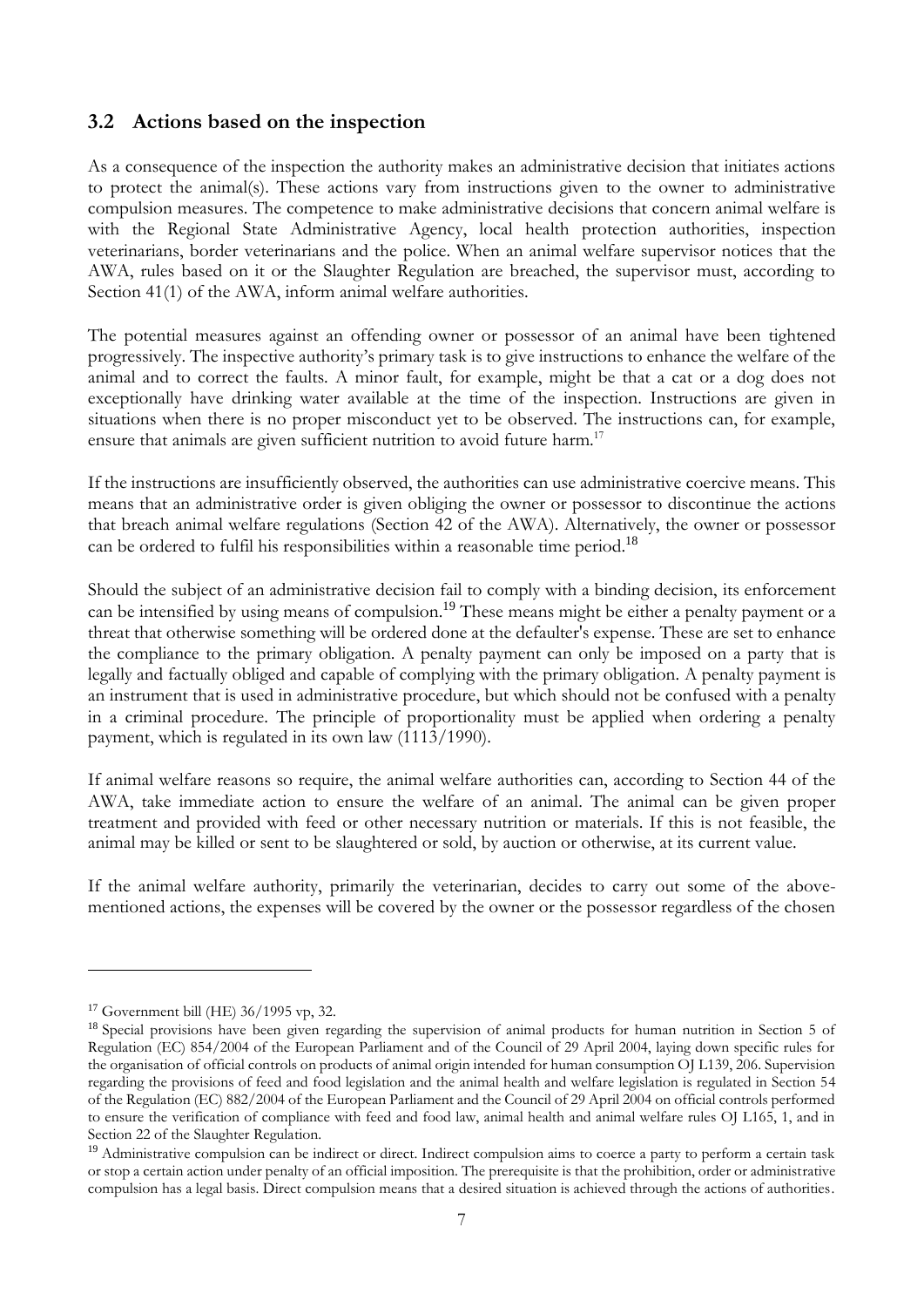measures. If the selling or slaughtering provides income, the expenses are deducted from that income, any remainder being given to the owner or the possessor.

The expenses of urgent procedures done to an animal can be covered by the sum allocated for the official veterinary treatment in exceptional circumstances. In this case, the expenses will nonetheless be collected from the owner or possessor according to standard recovery procedures that apply to taxes and other payments. If the expenses cannot be recovered, they will remain expenses of the state.

# **4 Animal crimes and example cases**

### **4.1 Animal welfare offence**

Animal welfare offence is regulated in the Criminal Code, Chapter 17 Section 14, as follows:

A person who intentionally or through gross negligence, by violence, excessive burdening, failure to provide the necessary care or food in violation of

- 1) the Animal Welfare Act or a provision given on its basis,
- 2) the Act on the Transport of Animals (1429/2006) or a provision given on its basis,
- 3) annex I of Council Regulation (EC) No 1/2005 on the protection of animals in transport and related operations and amending Directives 64/432/EEC and 93/119/EC and Regulation (EC) No 1255/97 or
- 4) Council Regulation (EC) No 1099/2009 on the protection of animals at the time of killing

treats an animal cruelly or inflicts unnecessary suffering, pain or anguish on an animal, shall be sentenced for an *animal welfare offence* to a fine or to imprisonment for a maximum of two years.

In each subsection below examples of actual cases are given to illustrate how law functions in animal welfare offence.

#### **4.1.1 Violence**

<u>.</u>

The first example of an animal welfare offence involving assault on an animal involved person A, who had kicked and hit a cow multiple times with a wooden stick after the animal had given birth. After this A had strapped a rope onto the horns of the cow and dragged the cow out of the barn approx. 20–30 meters by using a bucket loader. During the act, pieces of skin had been ripped off. A had left the cow outside for a whole day before putting it down with a gun. A was convicted of an animal welfare offence and sentenced to 80 day fines $^{20,21}$ 

In the other case person B had assaulted C's eight-month-old dog by pulling it by its leash, causing the choke collar to strangle the dog. B had also kicked the dog more than ten times. Some of the kicking happened while the dog was suspended in the air by its leash. After a few hours, the dog died of its

<sup>&</sup>lt;sup>20</sup> A fine is passed as day fines and it is based on the offender's monthly income. The minimum amount of a day fine is 6 euros. The minimum number of day fines is one and the maximum is 120 (Criminal Code, Chapter 2a Section 1) and a joint fine may be at most 240 day fines (Criminal Code, Chapter 7 Section 3).

<sup>21</sup> District Court of Northern Savo 22.5.2015 R 14/2218 No 15/122482.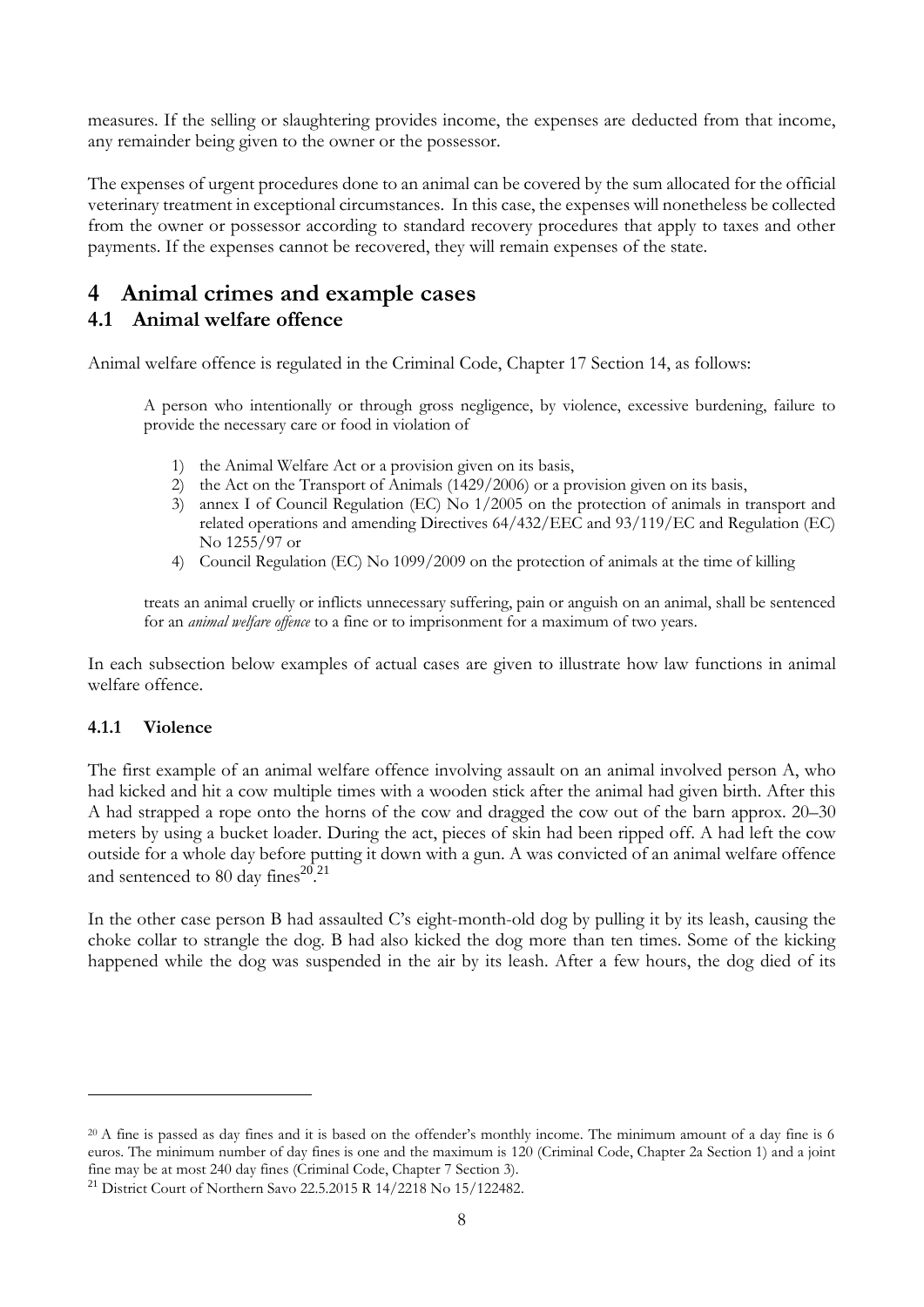injuries. B was convicted of an animal welfare offence and damage to property and sentenced to joint conditional imprisonment<sup>22</sup> for three months.<sup>23</sup>

### **4.1.2 Excessive burdening**

An act was considered an animal welfare offence because it caused excessive burdening, when person D had chased a wolverine with a snowmobile by following its tracks. The wolverine was chased for four kilometres before the pursuer caught up with it. D then shot it once with a shotgun at close range so that a part of the animal's chin came off. After the first shot the wolverine had fled another 200 metres before it was shot again by D. D was convicted of a hunting offence, animal welfare offence, cross-country traffic offence and hunting infringement to a joint conditional imprisonment for  $5$  months.<sup>24</sup>

In a similar case, persons E and F had chased a bear that was fleeing from them. They chased the bear with a snowmobile for dozens of kilometres, and according to the prosecution causing the bear excessive physical stress and suffering. E and F had intended to kill the bear. The District Court determined that it could not be shown that the bear had suffered excessive stress or pain (as described in CC 17:14) and therefore the charges were dropped.<sup>25</sup>

### **4.1.3 Failure to provide the necessary care or food**

An act was considered an animal welfare offence involving rejection of necessary treatment, when person G had neglected to provide two dogs with sufficient nutrition between 1.2.2016 and 16.4.2016. In April 2016, G had also left his apartment for a week, leaving the dogs without necessary care. The apartment was full of excrement and dirt, and therefore unsuitable for keeping animals. G was convicted of an animal welfare offence and sentenced to a conditional imprisonment of 60 days and banned from keeping any animals for the next 4 years.<sup>26</sup>

In another case person H had neglected to look after some pigs that were in his charge, denying them sufficient nutrition, water and medical care. There had been rotting carcasses and bones of dead pigs amongst the living ones. Some of the remains had been eaten by the other pigs. The condition of the living pigs had varied significantly. Some of the sows had untreated udder infections and one could not even stand up because of leg injuries. The water pipes had broken in the farrow unit so that the animals did not have any drinking water available. Also, the quality of the air was extremely bad. Other units had shortages in the water systems and the structures of the stalls were in bad condition. The stalls were covered by a 5-centimetre layer of faeces and the animals were dirty. The manure removal system had not been used or it was broken. The living pigs were put down for animal welfare reasons. H was convicted of an animal welfare offence, sentenced to a conditional imprisonment of six months and issued with a ban on the keeping of any animals for the next  $7$  years.<sup>27</sup>

### **4.1.4 Animal transport**

-

An act has been considered an animal welfare offence during animal transportation*,* when person J had not provided cows with enough nutrition, water or rest when they were on the way to the slaughterhouse.

<sup>&</sup>lt;sup>22</sup> If a person is to be sentenced to imprisonment for two or more offences at the same time, he or she shall be sentenced to a joint punishment of imprisonment, unless otherwise provided elsewhere in law (Criminal Code, Chapter 7 Section 1).

<sup>23</sup> District Court of Päijät-Häme 27.3.2014 R 14/15 No 14/114002.

<sup>24</sup> District Court of Lappi 26.4.2013 R 12/300 No 13/507.

<sup>25</sup> District Court of Oulu 8.2.2011 R 10/2799 No 11/299.

<sup>26</sup> District Court of Vantaa 14.9.2016 R 16/1795 No 16/137038.

<sup>27</sup> District Court of Central Ostrobothnia 12.11.2015 R 15/333 No 15/148817.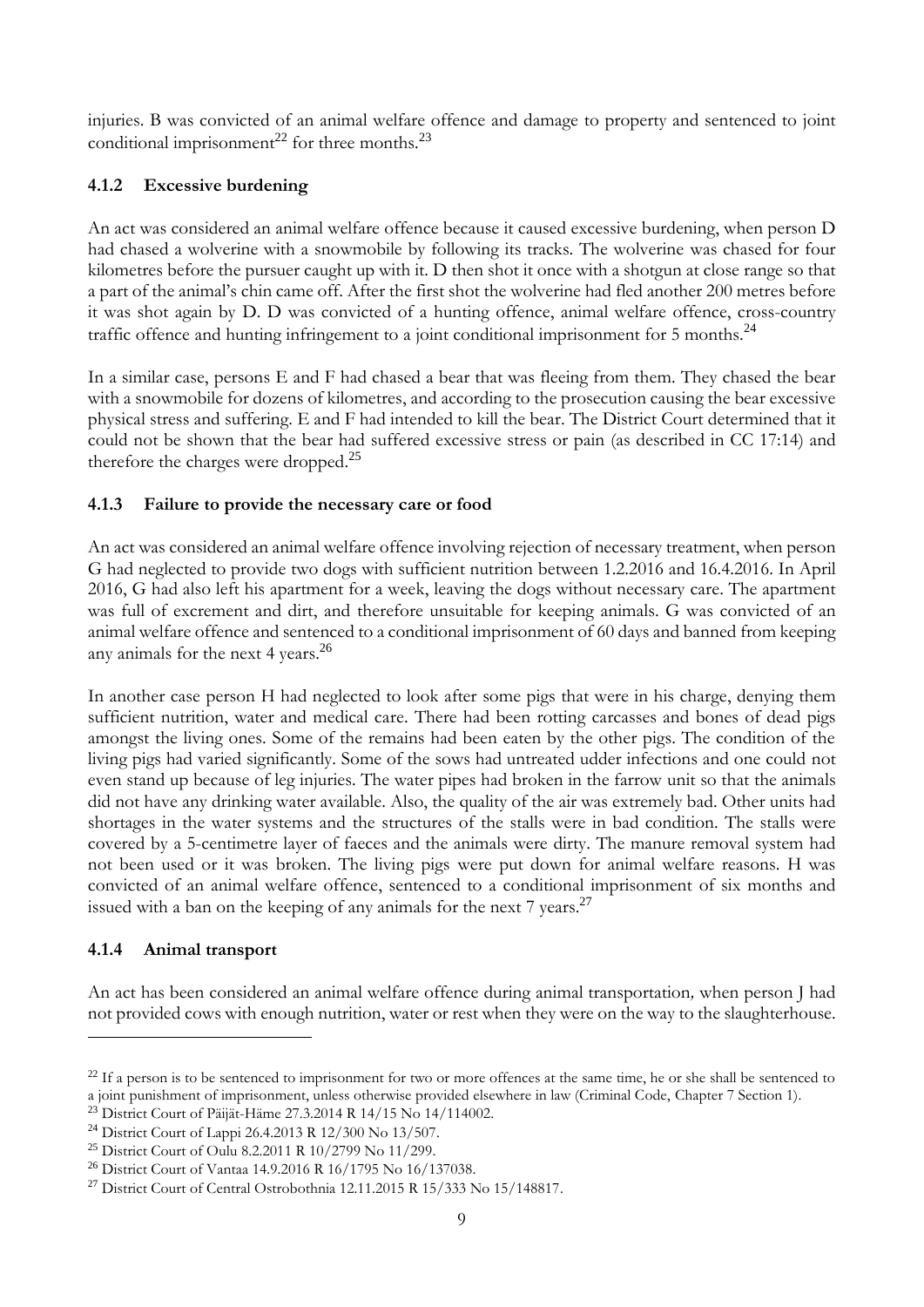In addition, milking had not been carried out every 12 hours, thus violating the regulated time limit. The first transportation had lasted 14 hours and 40 minutes even though the vehicle had been approved for transportations of no more than 8 hours' duration. The insides of the vehicles were filled with faeces and urine and the quality of air was poor. Person J was convicted of an animal welfare offence and sentenced to 40 day fines.<sup>28</sup>

### **4.1.5 Killing**

An act has been considered an animal welfare offence during the killing of the animal, when person K had killed a three-month old cat by drowning it in hot water. K had placed the cat in a basket filled with hot water and pressed the cat under the surface. The cat had drowned within minutes. K was convicted of an animal welfare offence and sentenced to 35 day fines.<sup>29</sup>

In another case a person L had slit the throat of a puppy with a kitchen knife at the request of its owner. As a consequence of the cutting, the hyoid bones had been damaged, and the gullet and windpipe were in contact with the outside air. The puppy had been able to escape, and it was later found still alive in a nearby shack. The wound was swollen, purulent and stinking. The veterinarian was forced to put the dog down for animal welfare reasons. L was convicted of an animal welfare offence, sentenced to a conditional imprisonment of 60 days and banned from the keeping of any animals for the next 2 years.<sup>30</sup>

### **4.2 Aggravated animal welfare offences**

Aggravated animal welfare offence is regulated in the Criminal Code, Chapter 17 Section 14a, as follows:

If in the animal offence

- 1) the offence is committed in an exceptionally brutal or cruel manner,
- 2) the offence is directed at a considerably large number of animals, or
- 3) the intention is to obtain considerable financial benefit,

and the offence is aggravated also when assessed as a whole, the offender shall be sentenced for an *aggravated animal welfare offence* to imprisonment for at least four months and at most four years.

Examples of such offences are given below.

#### **4.2.1 Brutal or cruel manner**

-

A crime was committed in a particularly brutal and cruel manner<sup>31</sup>, when person M had deliberately physically abused his dog every day for several months by beating it against tables, door frames, the floor etc. Later examination found multiple bruises, a fracture of the right thigh bone, a loose paw nail, a huge haematoma under the chin, severe swelling in the head and bleeding from the urethra. M was convicted

<sup>28</sup> District Court of Oulu 18.2.2011 R 09/2511 No 11/513.

<sup>29</sup> District Court of Northern Savo 18.2.2015 R 15/134 No 15/107233.

<sup>30</sup> District Court of Ylivieska-Raahe 15.1.2013 R 12/909 No 13/69.

<sup>&</sup>lt;sup>31</sup> The emphasis is in the roughness of the act – kicking in the head is considered rough and cruel. Violence towards a defenceless animal is usually considered ruthless. An extremely rough or cruel act can be, for example, setting the animal on fire, repeated torture or infliction of a slow death. Also, dog and cock fights are considered extremely rough and cruel. Government bill (HE) 97/2010 vp, 24.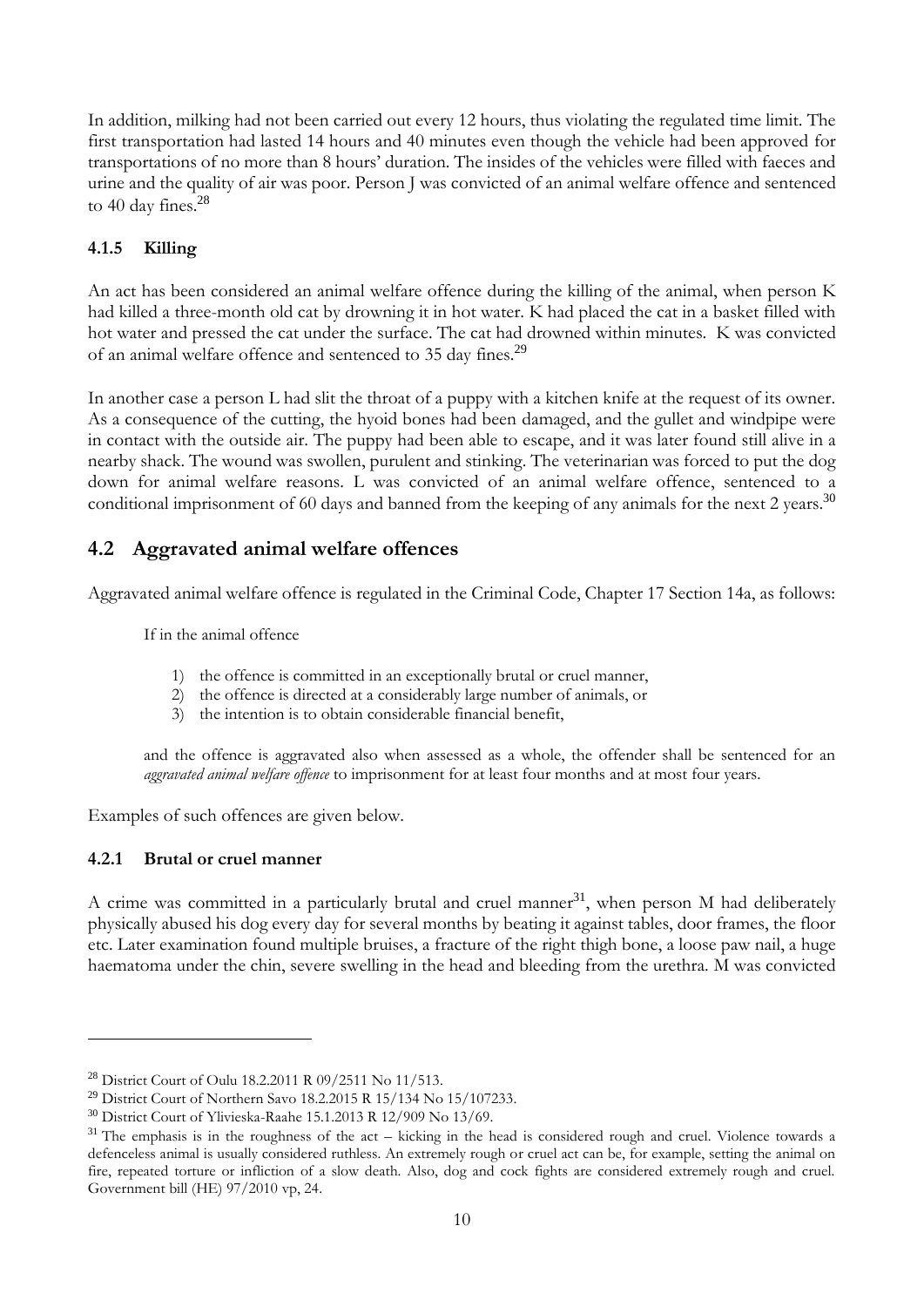of an aggravated animal welfare offence to a conditional imprisonment of 6 months and was issued with a ban on the keeping of animals (pets) for the next 5 years.<sup>32</sup>

In another case, person N had owned 23 bovines whose nutrition, sanitation and other treatment had been neglected to the point that some had died. The floor of the barn was covered in faeces. Faeces was found on feeding tables and the depth of faeces under the animals was over half a metre. The calf unit had the same amount of faeces. One dead calf was found almost completely decomposed under the faeces. Another partly rotted calf was found on the top of a radiator. Ten to twelve cow carcasses in the stall slots had largely rotted away. The lack of treatment had been complete and long-lasting. N tried to cover up his actions by setting the barn on fire. All but one of the living cows died in the fire and the one that escaped had to be put down afterwards. N was convicted of an aggravated animal welfare offence and sentenced to a conditional imprisonment of 10 months and banned from the keeping of any animals for the rest of his life. He was also sentenced to 40 day fines.<sup>33</sup>

An act was considered an aggravated animal welfare offence when person O had deliberately physically abused a (four-year-old) dog owned by X. The abuse was caused by the dog's failure to obey O's orders. The dog had feared O and tried to run away from O. O had hit the dog with a plastic shoehorn several times. The shoehorn had broken due to the heavy hitting. Afterwards O had continued the beating with a rug beater. The dog looked for shelter behind a bed, but O had continued to beat the dog while standing on top of the bed. Finally, the dog had crawled under a low dresser and O again whipped the animal with the rug beater. Another person had found the dog several days later and taken it to the veterinarian. The dog had been bleeding badly and it had been vomiting constantly. Some of the dog's teeth had been torn from the gums sand others stuck out unnaturally. Other soft tissue injuries were also discovered. O was convicted of an aggravated animal welfare offence, sentenced to a conditional imprisonment of 7 months and issued with a ban on the keeping of dogs or other small animals for the next 5 years.<sup>34</sup>

#### **4.2.2 Large numbers of animals**

An aggravated animal welfare offence was committed by person P who had owned and ma-naged approx. 400 sheep. The feeding of the animals had been neglected which had resulted in severe malnourishment. The feed had not been sheltered from dirt and the water containers were also dirty. The sheep had not been sheared and their cloven hoofs had not been taken care of. Because of this bad treatment, the sheep were filthy all over and had begun to shed their wool. The untreated cloven hoofs had caused movement difficulties and pain. The stalls were dirty, and the structures were assessed as dangerous for the sheep. The animals had endured extreme coldness due to their wet living conditions and dirty wool. The maltreatment had been long-lasting. The sheep had to be put down quickly for animal welfare reasons. P was convicted of an aggravated animal welfare offence to a conditional imprisonment of 4 months and banned from the keeping of farm animals for a year.<sup>35</sup>

Another case involved person Q, who had kept a large number of sheep between 8.9.2011 and 5.8.2015. The number varied from 200 to 500. During several animal welfare inspections, numerous insufficiencies were found in the living conditions and treatment of the animals, for example:

- the shearing had been neglected and the animals were dirty,
- lack of food and water,

<sup>32</sup> District Court of Päijät-Häme 10.12.2015 R 15/523 No 15/153922.

<sup>&</sup>lt;sup>33</sup> District Court of Central Ostrobothnia 13.6.2013 R 13/103 No 13/104458.

<sup>34</sup> District Court of Oulu 8.11.2013 R 12/2699 No 13/124625.

<sup>35</sup> District Court of Northern Carelia 27.5.2015 R 15/421 No 15/123219.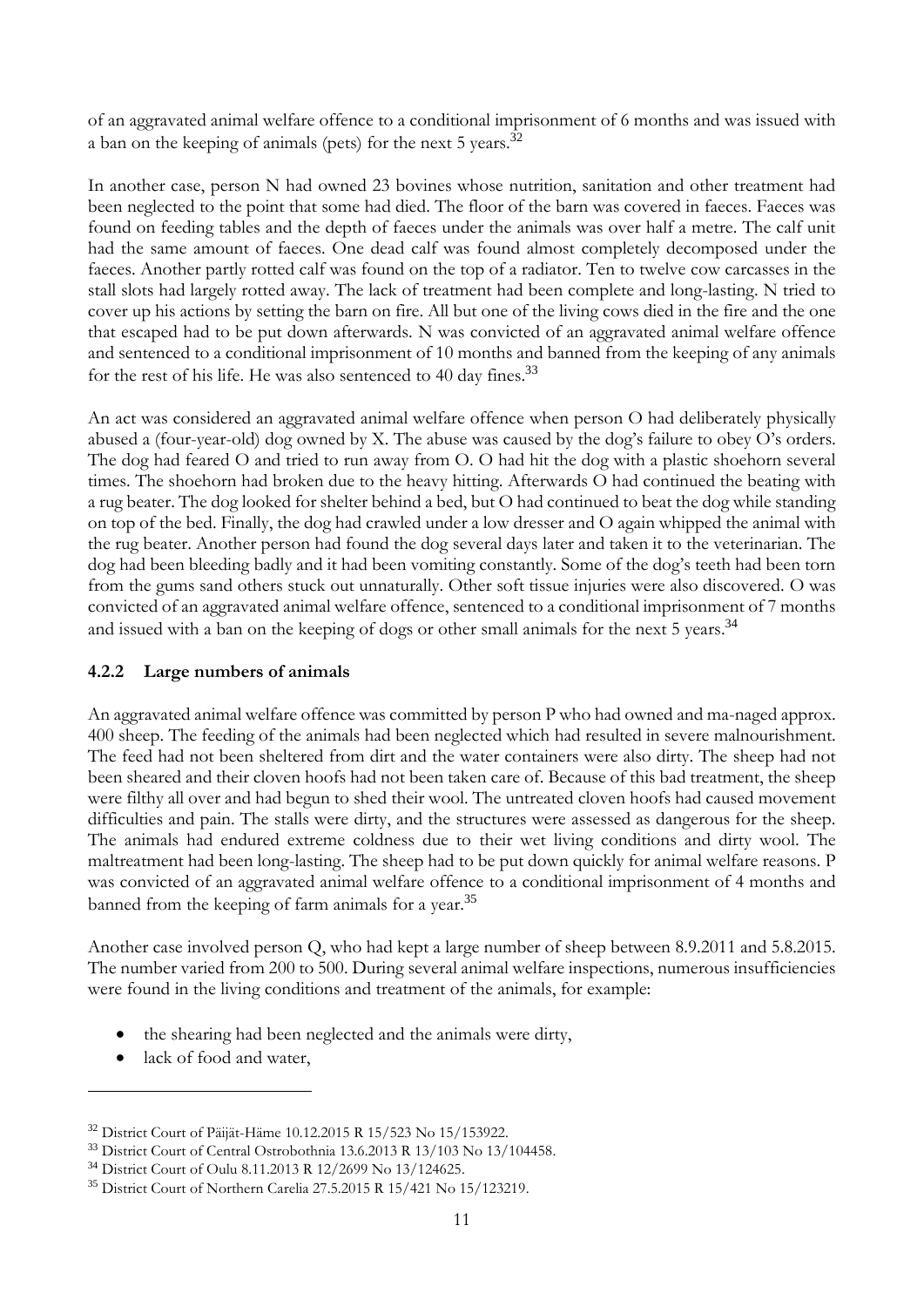- the environment contained harmful substances,
- the buildings were dangerous,
- the weather shelters were faulty.
- cloven hoofs were uncared for,
- carcasses of sheep were found amongst the living ones,
- the treatment of sick animals was neglected (an ewe had its horn burst through its skin and the skin had an infectious inflammation, some ewes had abscesses in their udders, one had several rotting lambs in its uterus, some sheep had frostbitten ears), and
- orphan lambs were left for dead.

Q was convicted of an aggravated animal welfare offence and degradation of the environment, sentenced to a joint conditional imprisonment of one year and banned from the keeping of any animals for life.<sup>36</sup>

#### **4.2.3 Considerable financial benefit**

The act can be considered an aggravated animal welfare offence if there is an intention to obtain considerable financial benefit. For an act to be considered aggravated, it is required that activities have circumvented the animal welfare legislation to pursue significant financial profits. Thus, an aggravated act might also come under the aforementioned classification involving large numbers of animals. However, it must be acknowledged that a large number of animals is not essential for the pursuit of financial profit.<sup>37</sup> For instance, individual or small numbers of animals with valuable fur or rarity value may fetch a high price in the markets.

An example of an act that was considered as an aggravated animal welfare offence occurred between 27.10.2013 and 9.2.2016, when person R was keeping 50 dogs solely for the purpose of seeking financial benefit from the sale of puppies.<sup>38</sup>

### **4.3 Petty animal welfare offence**

Petty animal welfare offence is regulated in the Criminal Code, Chapter 17 Section 15, as follows:

If the animal welfare offence, in view of the nature of the suffering, pain or torment caused or the other circumstances of the offence, is petty when assessed as a whole, the offender shall be sentenced to a fine for a *petty animal welfare offence*.

A good example of a petty animal welfare offence was a case where person S had deliberately physically abused the cross-bred dog of Y by punching it on the top of its head. After this act, the dog became hostile towards people. S was convicted of a petty animal welfare offence and sentenced to 15 day fines.<sup>39</sup>

In another case person T had deliberately or in gross negligence neglected to provide the ne-cessary nutrition, water supplies and exercise for his three horses and one pony. Moreover, T had failed to clean the stall and the hoofs of the pony, which resulted in hypertrophy of the hoofs. T was convicted of a

1

<sup>36</sup> District Court of Western Uusimaa 30.9.2016 R 15/1686 No 16/140166.

<sup>37</sup> Government bill (HE) 97/2010 vp, 25.

<sup>38</sup> Vaasa Court of Appeal 4.12.2018 R 17/1007 No 18/153596.

<sup>39</sup> District Court of Central Finland 18.12.2012 R 12/1137 No 12/3858.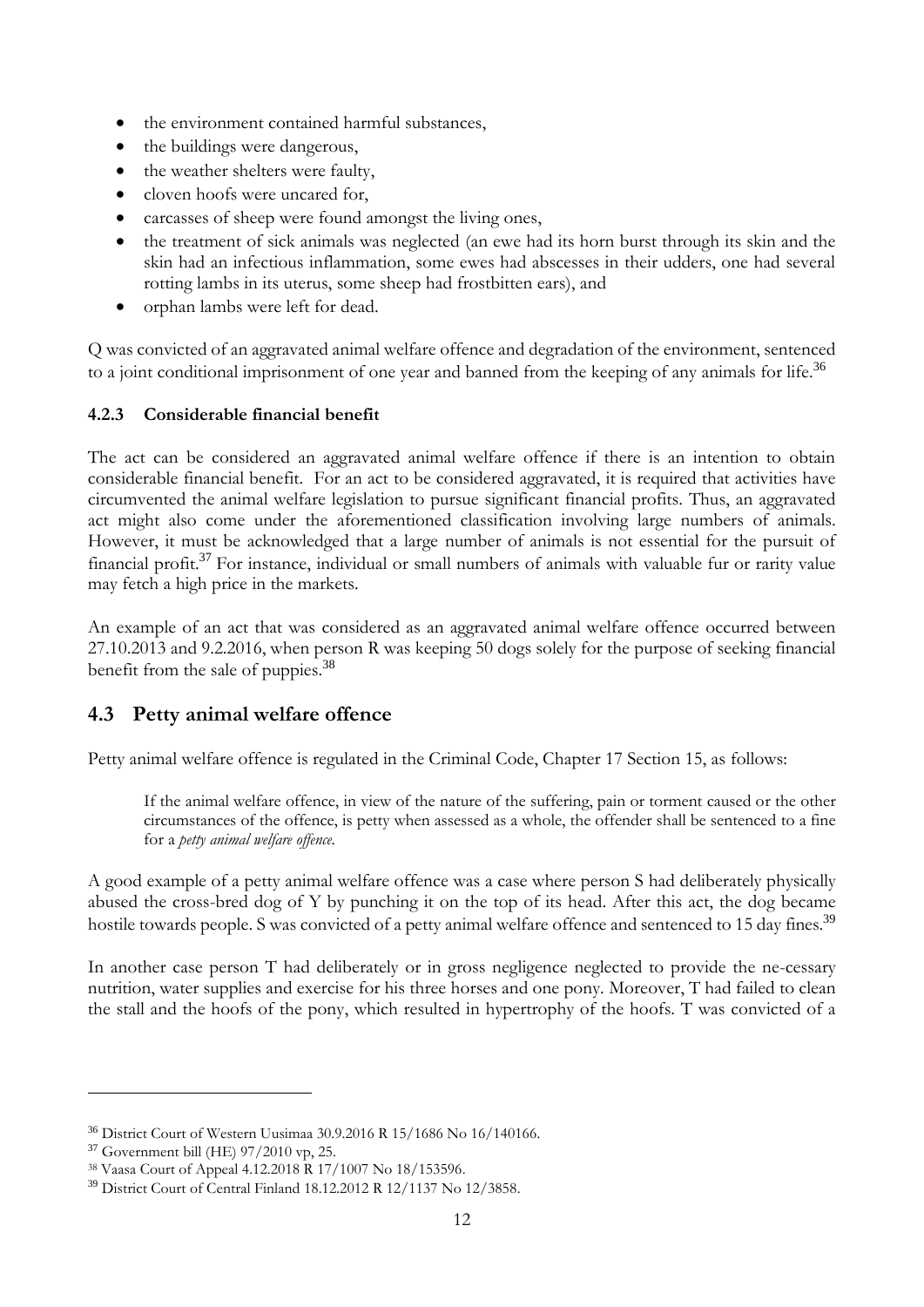petty animal welfare offence, sentenced to 30 day fines and issued a ban on the keeping of horses for the next five years. 40

# **4.4 Animal welfare infringement**

Animal welfare infringement is regulated in the Animal Welfare Act Section 54 as follows:

A person who intentionally or through negligence

- 1) treats an animal against the regulations of the AWA or provisions or regulations issued under it, or
- 2) uses an implement, piece of equipment or substance referred to in section 12 (AWA) whose use is prohibited, or
- 3) performs a procedure referred to in sections 7 (AWA, procedures performed on animals) or 9– 11 (AWA, influencing the performance and the productivity of animals and forced feeding of animals) in a way that violates these sections, or
- 4) imports or tries to import an animal in a way that violates the prohibition referred to in section 28 (AWA),

must be sentenced to a fine for animal welfare infringement, unless the deed is to be punished under Chapter 17, sections 14 (animal welfare offence), 14a (aggravated animal welfare offence) or 15 (petty animal welfare offence) of the Penal Code or a more severe punishment is set down elsewhere in law.

A sentence for animal welfare infringement may also be imposed on a person who intentionally or through negligence violates a ban on the keeping of animals or acts as an agent in evading such ban.

Few example cases are given below.

Person U had kept his dog outside strapped on a short leash and had not provided the dog with any water and other necessary care. When the dog was found it was extremely thin and a-pathetic and it had most likely been bleeding. The dog had given birth to puppies and U had neglected its welfare during the time of labour. U had also kept the dog outside in freezing cold conditions. U was convicted of an animal welfare infringement and sentenced to 6 day fines.<sup>41</sup>

In another case, person V had deliberately or through negligence violated his permanent ban on the keeping of animals. According to the ban, V was allowed to keep a maximum of 18 bovines and two horses. An inspection revealed that V had 25 bovines/cattle and six horses. Furthermore, V had performed his duties inadequately. V was convicted of an animal welfare infringement and an animal welfare offence and sentenced to a joint conditional imprisonment of 30 days.<sup>42</sup>

# **5 Criminal sanctions as a result of an animal crime 5.1 A ban on the keeping of animals and its legal content**

A ban on the keeping of animals is prescribed in the Criminal Code, Chapter 17 Section 23. Such a ban is ordered by the court if requested by the prosecutor. When someone is convicted of an aggravated animal welfare offence, a ban on the keeping of animals should be ordered as well. However, the court

<sup>40</sup> District Court of Päijät-Häme 1.2.2012 R 11/2445 No 12/187.

<sup>41</sup> District Court of Central Finland 4.11.2014 R 14/2082 No 14/147559.

<sup>42</sup> District Court of Southern Carelia 21.2.2013 R 12/1607 No 13/353.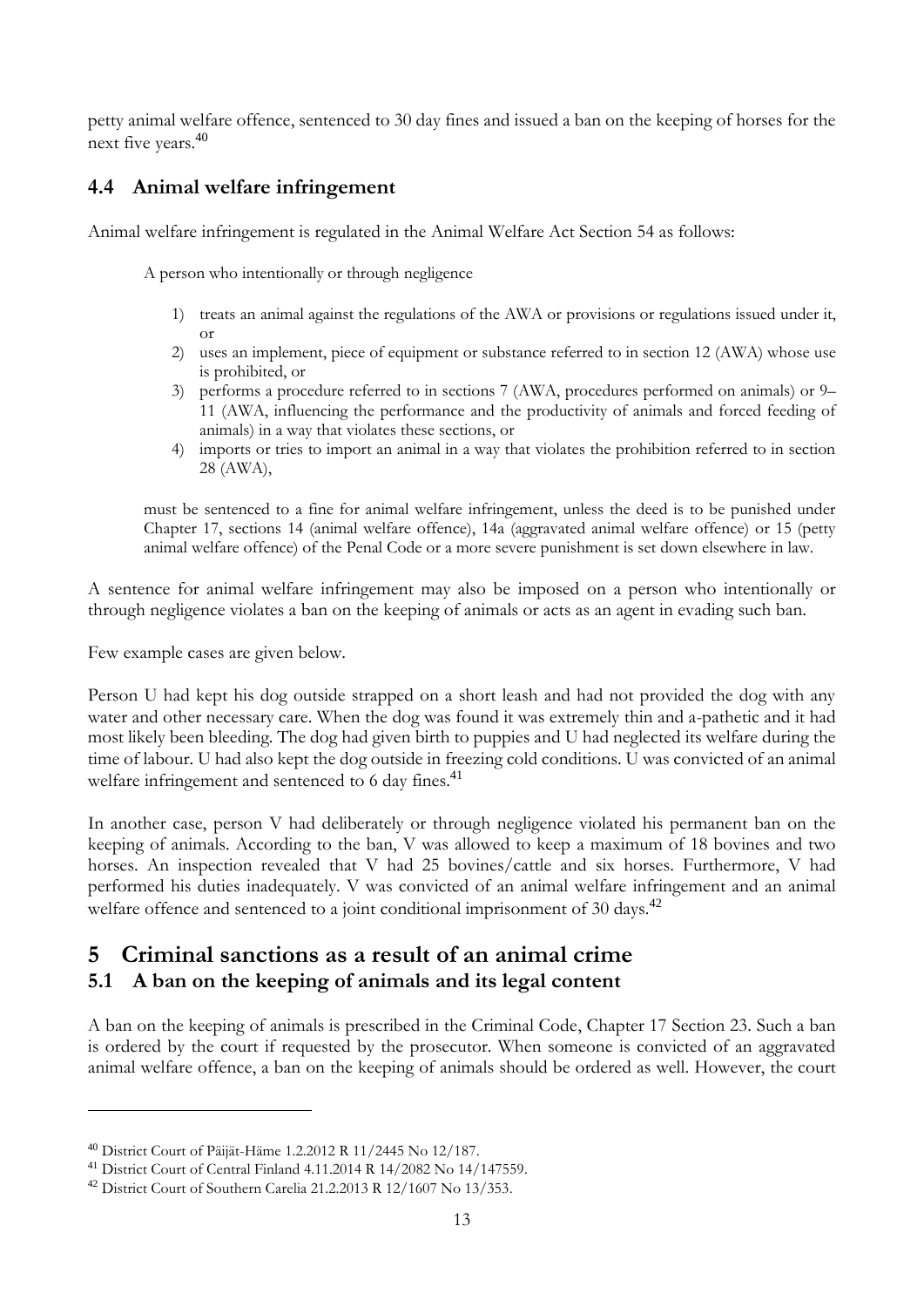can refrain from ordering the ban if there are strong reasons against it. A ban can also be ordered as a consequence of an animal welfare offence or petty animal welfare offence or imposed on a person who is convicted of an animal welfare infringement or animal transport violation and deemed unfit to take care of animals. A ban on the keeping of animals may also be imposed on a person for whom a punishment is waived on the basis of the Criminal Code (for example, if the perpetrator is not criminally responsible, the punishment is deemed unreasonable or pointless in the circumstances, or the punishment would have no effect on the total sentence due to the provisions on sentencing to a joint punishment).

If a ban on the keeping of animals is ordered, the subject of the ban is not allowed to own, keep or look after animals or to be responsible for their welfare. The ban can concern certain animal species or animals in general. On certain grounds the court may, however, order that the convicted person can continue to own certain animal if that animal was not the object of the offence and he or she had owned it at the time that the decision was made - if it is possible to identify these factors in the decision.

The prohibition can be ordered for a minimum of one year or permanent. A permanent ban can be ordered if:

- 1) the person on whom the ban is imposed is guilty of an aggravated animal welfare offence,
- 2) an earlier ban on the keeping of animals had been imposed on the person in question for a fixed period and said ban had become legally final,
- 3) the state of health of the person on whom the ban is imposed is poor, and the person is considered permanently unfit or unable to own, keep or care for animals or otherwise be responsible for their welfare (Criminal Code, Chapter 17 Section 23(3)).

When a court considers that a ban on owning an animal would be unjust, it can rule that the keeping of a certain animal is allowed. The subject of the ban cannot, however, be responsible for that animal's daily care. This kind of derogation enables a person who is otherwise prohi-bited from keeping animals to own, for example, a valuable racehorse abroad or a valuable breeding animal. In this case, it is naturally required that these animals have not been the subject of the crime and that they were already owned by the person during the crime. The owner can also be a company or corporation in which the convicted is a stakeholder. In such situations, it is deemed sufficient that the person who has the ban imposed will not, in practice, keep, look after or otherwise be accountable for the welfare of the animals of the company.<sup>43</sup>

The ban on the keeping of animals must be complied with even if there is a petition for appeal. However, the Court of Appeal can decide to forbid the enforcement of the ban until the judgement becomes final.

# **5.2 Different variations on a ban on the keeping of animals**

As pointed out earlier, a ban on the keeping of animals can concern either all animals or just certain species. If the ban concerns, for example, dogs, the person is not allowed to keep dogs but may keep other animals. If the ban concerns all animals, the person is not allowed to keep any animals. The content and duration of these prohibitions entail many variations.

Some examples are given below.

<sup>43</sup> Government bill (HE) 97/2010 vp, 16.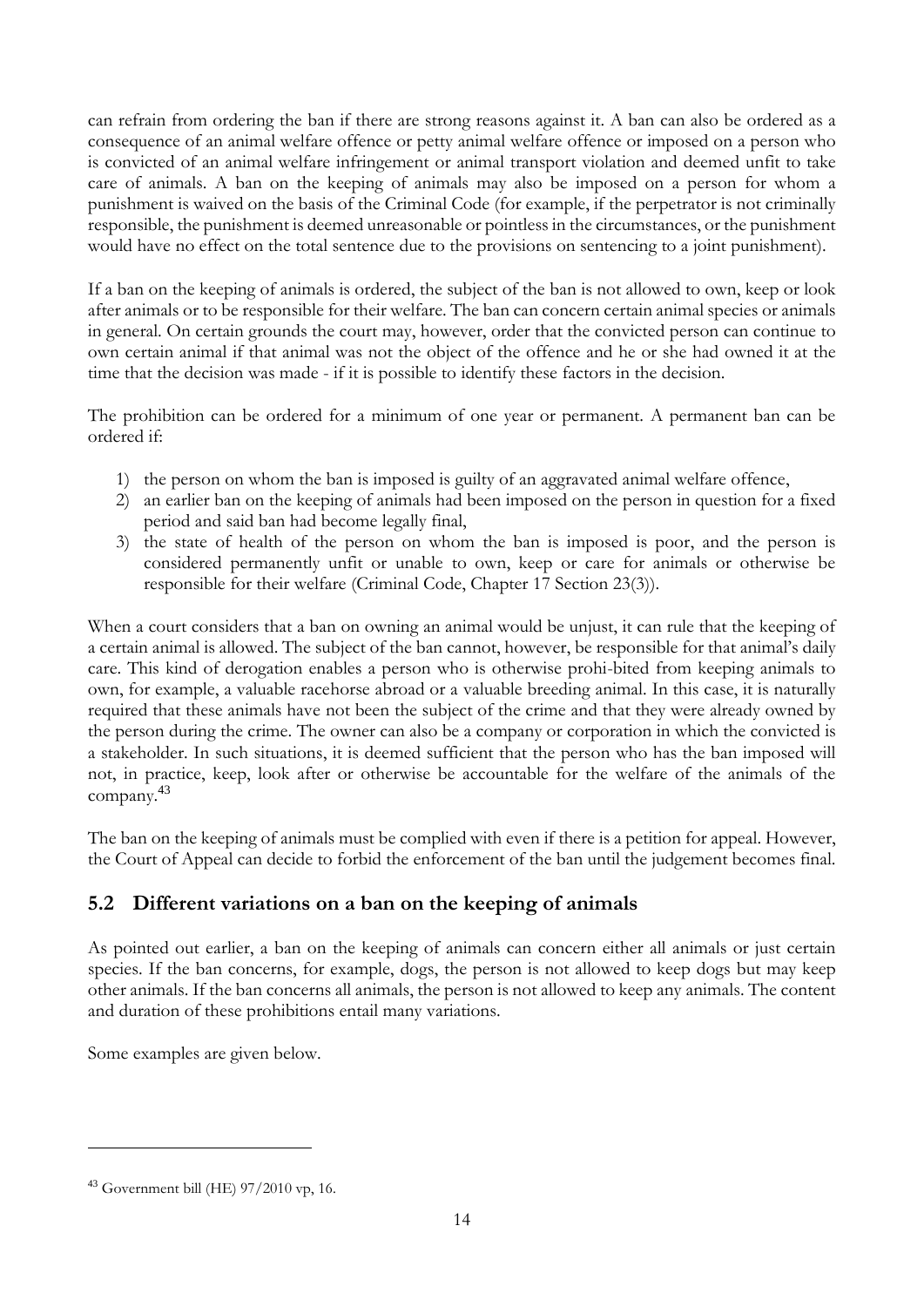#### *A fixed period ban:*

Person A had neglected the treatment of his horses. The ribs and the spinous processes of the horses were clearly visible, and their muscles were atrophied. The nutrition of the horses had been insufficiently frequent of poor quality and partly mouldy. The stalls were dirty and wet and there was equipment lying around causing a risk of injury. The horses had also been left without proper medical treatment for a long time. A was banned from keeping *horses for one year*. 44

Person B had left his dog without proper medical care, although the dog had (1) fractures in its hip and thigh bone, (2) inflammation in the bladder and kidneys, and (3) a bruise on the front leg and tenosynovitis. B was banned from keeping *dogs, cats and other household pets for two years.* 45

Person C had killed his (20-weeks old) puppy by violently pushing its head into the toilet bowl while the puppy was trying to struggle. Eventually the puppy died. C was given a ban on the keeping of *all animals for five years*. 46

#### *A permanent ban:*

Person D had neglected the treatment of his bovine animals. For example, D had failed to feed, water or take care of cloven hoofs. D was given a *permanent ban* on the keeping of *bovine animals. 47*

Person E had left four of his kittens without proper medical care and nutrition, so that all of them died. Moreover, E had earlier been given a ban on the keeping of animals (dogs), but he had disobeyed this order. E was given a *permanent ban* on the keeping of *all animals*. 48

#### *A ban with exceptions:*

-

Person F was accused of dereliction of his dogs and convicted of an animal welfare offence. At the same time, he was *permanently banned from the keeping of any animals*, but he was nonetheless *allowed to keep his two cats and to take care of his son's dogs* every now and then.<sup>49</sup> The verdict of the court regarding the ban could be criticized because the possibility of a derogation requires that the person will not be responsible for the daily care of an animal.

Person G had kept as many as 26 dogs and 17 cats. The animals were malnourished and in poor condition. The dogs were held inside and outside the house. G had been keeping the animals in small cages against regulations. Some of the dogs outside did not have any shelter from weather conditions. The available water had been dirty and some of the animals had no water at all. The premises had been a target of animal welfare inspections several times. G was given a ban on the keeping of *cats and dogs for five years*, but he was nonetheless *allowed to keep* a maximum of four dogs and three cats.<sup>50</sup>

Person H had around one hundred sheep whose treatment had been neglected. The sheep had not been sheared, their supply of food was inadequate, sick animals had not been treated ap-ropriately and the

<sup>44</sup> District Court of Southern Carelia 14.9.2015 R 15/975 No 15/134972.

<sup>45</sup> District Court of Pirkanmaa 7.9.2016 R 16/2794 No 16/135866.

<sup>46</sup> District Court of Helsinki 20.4.2016 R 15/8897 No 16/117066.

<sup>47</sup> District Court of Pirkanmaa 11.4.2017 R 16/7347 No 17/115022.

<sup>48</sup> District Court of Pirkanmaa 11.3.2015 R 15/510 No 15/111292.

<sup>49</sup> District Court of Northern Carelia 20.12.2016 R 16/1339 No 16/153648. The Court of Appeal of Eastern Finland rejected the defendant's complaint with a ruling R 17/141 No 17/138869.

<sup>50</sup> District Court of Pirkanmaa 16.6.2011 R 11/1708 No 11/3670.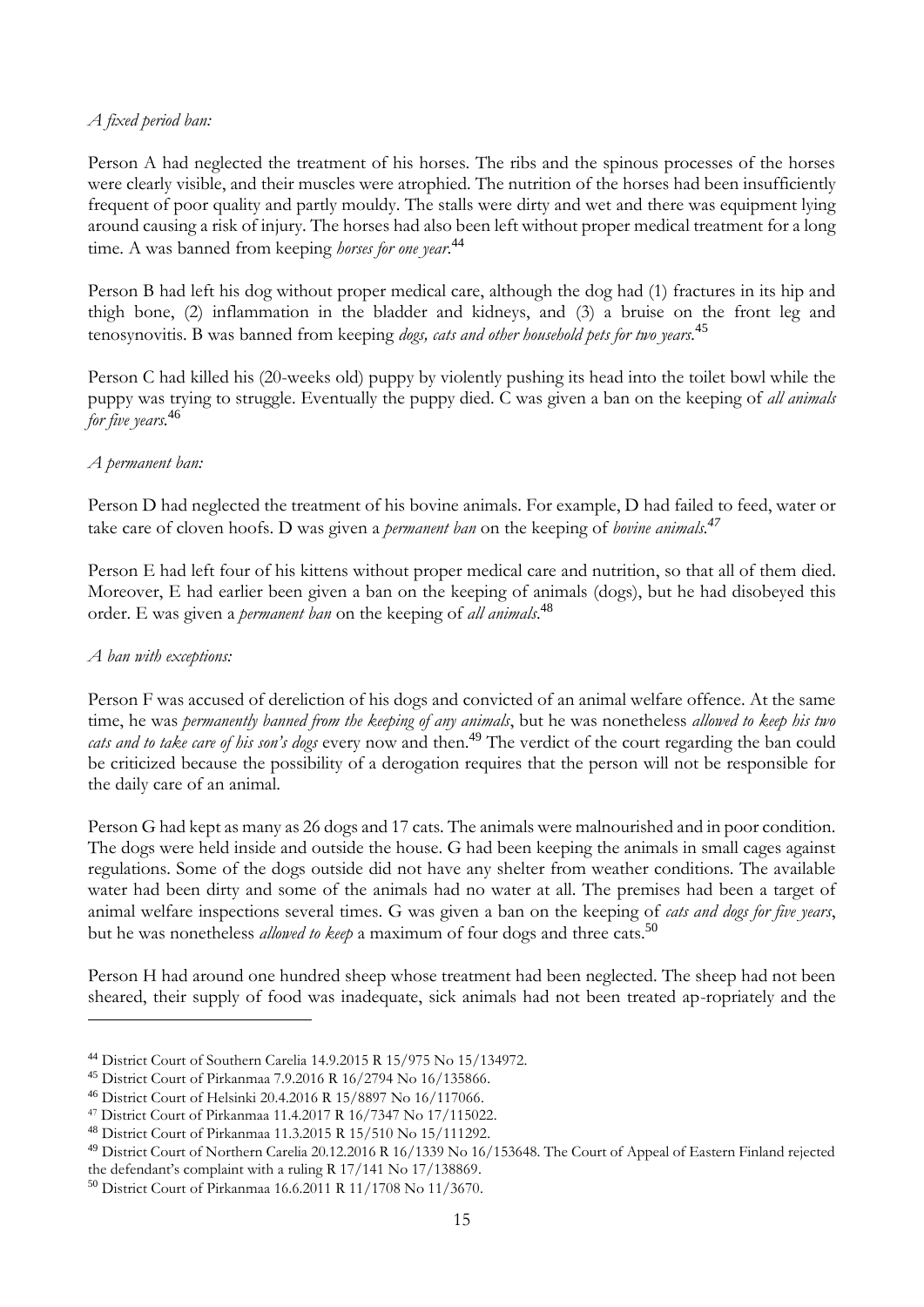living conditions they were in were filthy and dangerous. H was given a *permanent ban* on the keeping of *farm animals*. However, he was *allowed to keep* five same-sex sheep.<sup>51</sup>

Person J worked as a farmer's substitute. Several animal welfare inspections had been made to J's own animal premises and he had been given instructed several times to correct shortcomings. J had neglected to provide his animals with sufficient nutrition and water. Additionally, the environment of the animals was unsuitable for them and J had not obtained medical treatment for the animals. The shortages were long-lasting and animals were put down for animal welfare reasons. I had earlier been convicted of a similar crime. The district court ordered *a ban on the keeping of animals for five years*. However, the ban *did not include the work as a farmer's substitute*. <sup>52</sup> This kind of ban seems very peculiar. The ban on the keeping of animals means that its subject is not allowed to own, keep or care for animals, nor to be responsible for their welfare.<sup>53</sup> The issued ban on the keeping of the animals does not fulfil the object of the regulation.

#### *No ban:*

Persons K and L had owned almost a hundred cattle whose treatment they had been neglecting for a long time. The stalls were filled with faeces and the floor was partly broken. There was no weather shelter for the animals in the pasture. The cloven hoofs were not appropriately handled and the pallets for the calves were wet. The air quality in the stalls was poor and the water system did not function properly. K and L had neglected to treat or obtain treatment for sick animals and a dead animal was left in the stalls with the other animals. The district court *did not order a ban on the keeping of animals*. The district court justified this verdict by declaring that K and L had reduced the number of their animals and that it was likely that they were going to look after their animals more appropriately in the future.<sup>54</sup>

# **5.3 The register on a ban on the keeping of animals and supervision of a ban on the keeping of animals**

The Legal Register Centre maintains a national register of the bans on the keeping of animals ordered by the courts. A law concerning the register (21/2011) came into force on June 1, 2011. The purpose of the register is, according to the law, to supervise the compliance of the bans. The information in the register is classified.

The information in the register comprises the name of the person, their social security number, contact information and the specifics of the ban, meaning the duration and the objects of the ban. The ban is registered even when it does not yet have legal force because it must be obeyed despite the possibility of an appeal. 55

The information from the register may be handed out regardless of its confidentiality if (1) authorities need it to supervise the compliance of the ban, (2) preliminary investigation autho-rities require it for their investigations, (3) a prosecutor needs it for the consideration of charges and for presenting a ban on the keeping of animals, (4) the information is required in the court where animal crimes and

<sup>51</sup> District Court of Southwest Finland 14.10.2014 R 14/3078 No 14/142735.

<sup>52</sup> District Court of Eastern Uusimaa 29.11.2011 R 11/782 No 11/1323.

<sup>53</sup> Government bill (HE) 97/2010 vp, 16.

<sup>54</sup> District Court of Pirkanmaa 20.8.2013 R 13/2944 No 13/110604.

<sup>55</sup> Government bill (HE) 97/2010 vp, 33.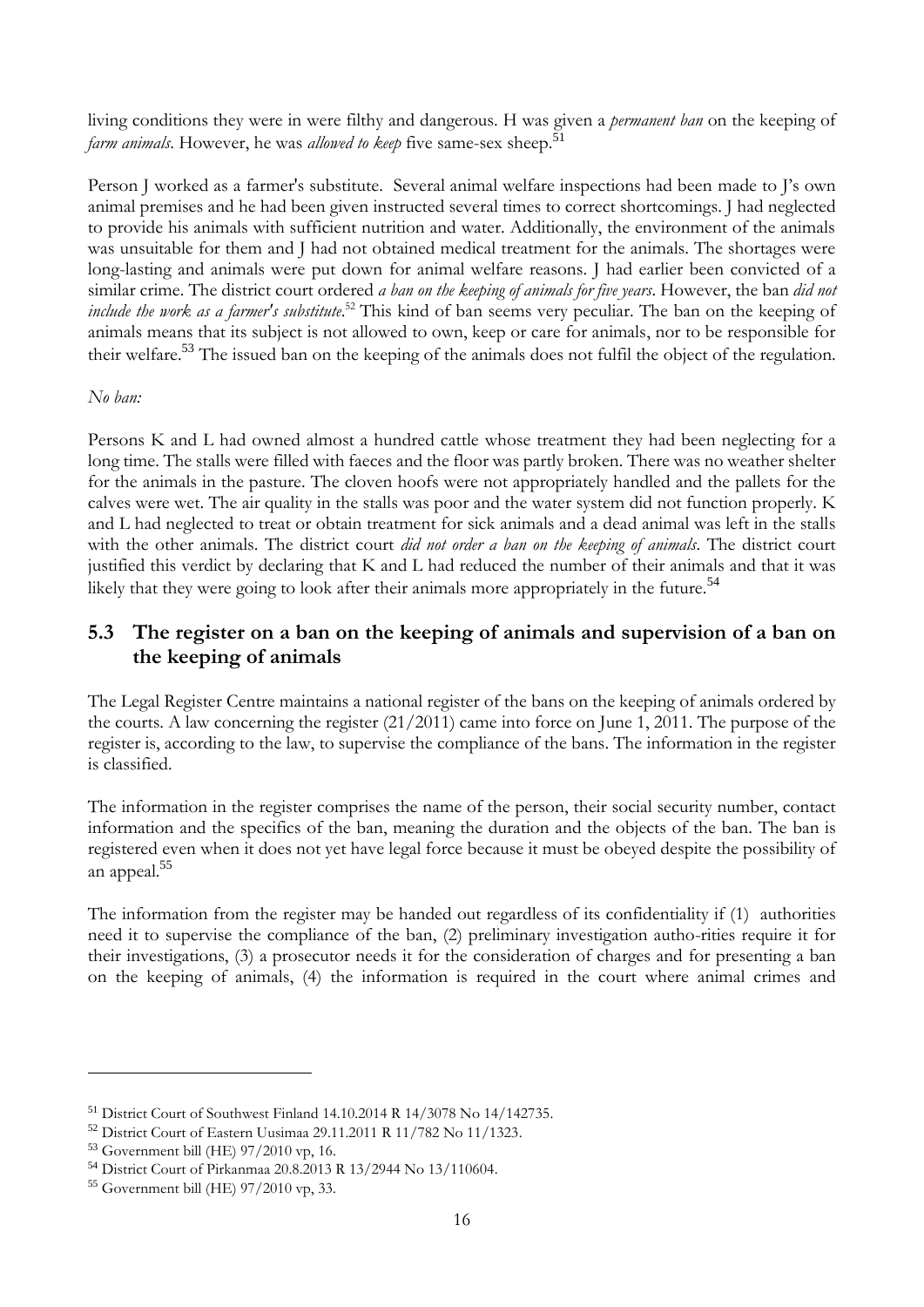prohibitions are in process, and (5) rural district authorities need it for intensification of animal welfare supervision and supervision of terms of farming subsidies.<sup>56</sup>

The register can also give out information to private individuals if it is deemed necessary for an acceptable reason. One such reason is the selling and buying of an animal. Additionally, breeding associations – like the Finnish Kennel Club (Kennelliitto) and The Finnish trotting and breeding association (Hippos) – can require a person who wants to register an animal to present an excerpt from the register. That kind of use of the register has been very limited.<sup>57</sup>

The animal welfare inspection is regulated in the AWA, but the supervision of the ban on the keeping of animals is not regulated either in the AWA or in the law concerning the register of the bans. In the absence of specific regulation on the supervision, the supervision can only be based on information of a suspected violation of a ban that the animal welfare authorities receive.

The supervision of the ban on the keeping of animals is the responsibility of every animal welfare authority that is allowed to get information from the register to supervise the compliance of the prohibitions. These authorities include the Ministry for Agriculture and Forestry, the Finnish Food Authority, the Regional State Administrative Agencies, local animal welfare authorities, inspection veterinarians and border veterinarians. Thus, supervision is the responsibility of several authorities. In practice, the task of supervision falls to veterinarians and the police. However, official supervision alone is not enough - notifications from active citizens are also required.<sup>58</sup>

It is possible that the subject of the ban on the keeping of animals lives together with someone else. In this case, other people in the household are allowed to keep animals. This includes the animals that the convicted person is not allowed to look after. For example, there can be a situation where a couple breed dogs but only one of the spouses is found guilty of an animal crime and is given a ban on the keeping of animals. This means that the person subject to the ban is not allowed to take care of the dogs nor is he/she allowed to look after their welfare. Nevertheless, it is more than likely that the couple keep on looking after the dogs together and any control of a possible violation of the ban is almost impossible.

# **5.4 A forfeiture in connection with an animal welfare offence**

A forfeiture in connection with an animal welfare offence is prescribed in the Criminal Code, Chapter 17 Section 23a. A forfeiture is always ordered at the request of the prosecutor in the court. A person who is given a ban on the keeping of animals is also ordered to forfeit the animals that are subjects of the ban to the state.

A forfeiture can be imposed regardless of whose property the animals are. Thus, the animals can belong entirely or partly to the perpetrator or to someone else. In practice, if the subjects of the forfeiture belong to someone other than the defendant, the animals will be retrieved by their real owner during the process. This is especially the case if the defendant is accused of an aggravated animal welfare offence. Additionally, a chance for the real owner to retrieve the animal before the enforcement of the forfeiture can be provided.

<u>.</u>

<sup>56</sup> Government bill (HE) 97/2010 vp, 18.

<sup>57</sup> Tarja Koskela, 'Eläintenpitokieltorekisteri valvonnan välineenä – Toteutuuko eläintenpitokieltorekisterilain tarkoitus ja tavoitteet?' 2015/40 Edilex 1, 20–32.

<sup>58</sup> Koskela, 'Eläinsuojelutarkastus ja eläinsuojelurikoksesta ilmoittaminen (n [13\)](#page-4-0) 20–21.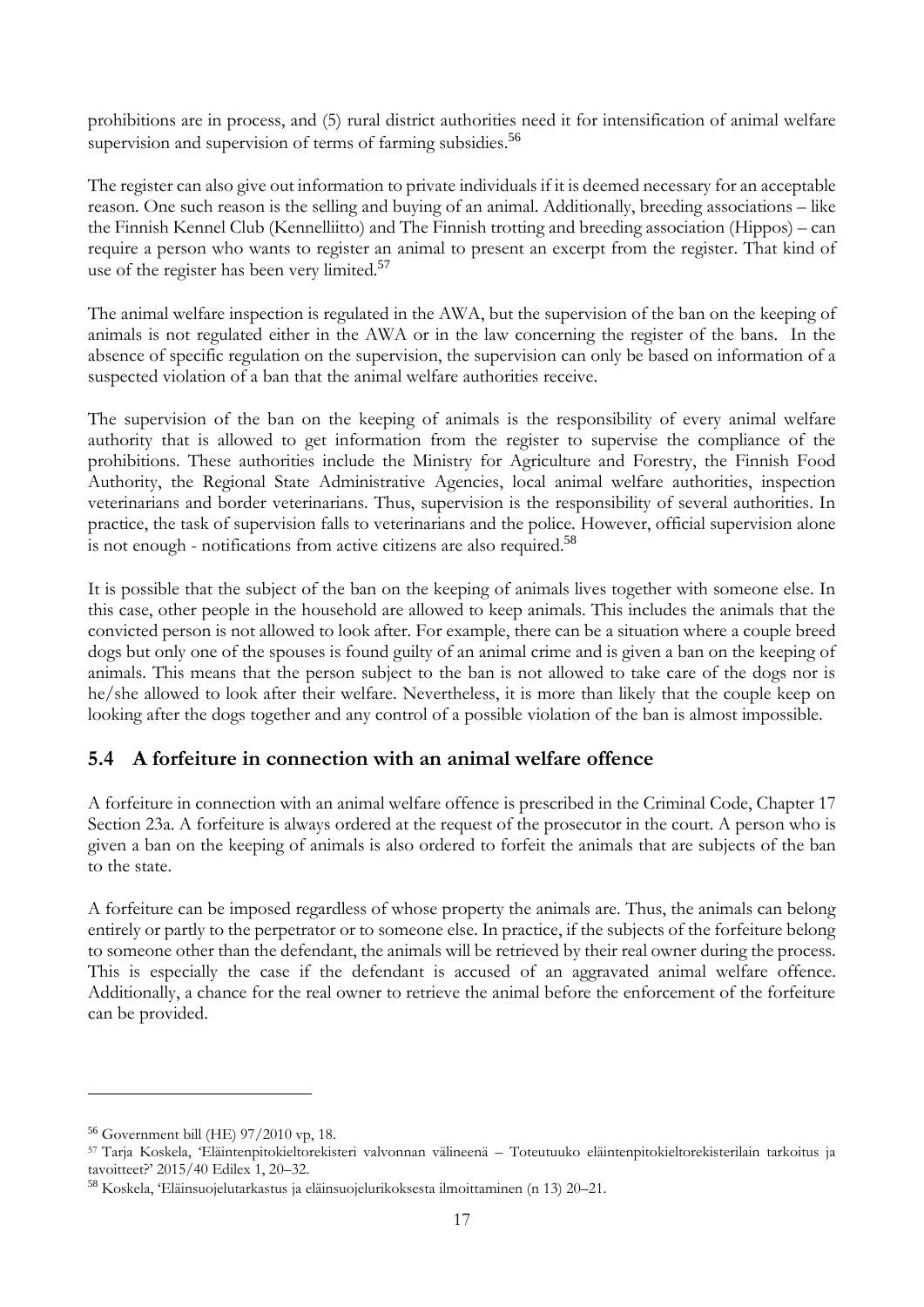The court can also reserve for the perpetrator a possibility to sell or otherwise sign away the ownership of the animals that are subject to the forfeiture before it is enforced. If this happens before the time limit given by the court, the forfeiture will expire. The sale is made by the perpetrator and he or she gets the income. 59

It is worth noting that the forfeiture can be executed regardless of a petition for appeal. If the court has ordered a certain time limit for the sale or if there are other strong reasons, the court can delay the enforcement of the forfeiture. The provisions relating to the confiscation of the value can also be applied when considering the forfeiture in consequence of a violation of the ban on the keeping of animals.<sup>60</sup>

# **6 Legal praxis in animal welfare offences and aggravated animal welfare offences**

Trials for crimes committed against animals are like any other criminal case, even though the target of the crime is an animal. In these cases, the evaluation of evidence is also performed just as in any other criminal case. How petty or aggravated the crime is deemed to be depends not only on the actual act but also on the personal attitude of the official handling the case. There is no ready answer for how many days a given animal species must be without food or water for the act to be considered petty or serious. The main criteria for assessing severity are the malignancy, dangerousness and repetitiveness of the act.<sup>61</sup> However, these criteria do not fit the assessment of crimes against animals particularly well. Mistreatment of animals is always harmful to them and repeated carrying out of a certain act does not necessarily make either the behaviour of the perpetrator or the suffering of the animal more serious than it would be were the act performed fewer times.

It is impossible to identify a typical animal welfare offence. Animal crimes are a very heterogenic group of acts. The number of animals that are maltreated varies greatly, as does the suffering, pain and agony caused to the animal. Animal crimes can comprise a kick that causes no severe damage or long-lasting maltreatment that causes great pain to the animal. In any case, the petty nature of the act is a rather vague criterion for the evaluation of the crime, which leads us back to questions of value judgment. It is usually easier to evaluate when an act is cruel and brutal than it is to evaluate levels of mildness in acts of lesser severity. This evaluation usually demands special expertise.

Crimes against animals have been divided into levels of seriousness, as clarified earlier. The basic level, the animal welfare offence (Criminal Code, Chapter 17 Section 14), is the most common crime performed against animals. District courts convict on average 150 defendants a year of animal welfare offences.<sup>62</sup>

<span id="page-17-0"></span>In 2011-2016, the perpetrator was sentenced to a fine in 80% of *animal welfare offense* cases, which on average resulted to 43 day fines. The number of day fines varied from 10 to 100, almost half of which landed between 26 to 45 day fines.<sup>63</sup> In approximately 18% of the cases the sentence was imprisonment. Most of these imprisonments have been conditional, only four sentences having been unconditional. The

<sup>59</sup> Government bill (HE) 97/2010 vp, 18.

<sup>60</sup> Government bill (HE) 97/2010 vp, 17.

<sup>61</sup> Government bill (HE) 222/2010 vp, 185.

<sup>62</sup> Suomen virallinen tilasto (SVT), 'Syytetyt, tuomitut ja rangaistukset' <http://www.stat.fi/til/syyttr/tau.html> accessed 4 June 2019.

<sup>63</sup> Tarja Koskela, 'Ankaroittiko rikoslain muutos oikeuskäytäntöä eläinsuojelurikoksissa?' [2018] (5) Defensor Legis 764, 770– 71. In 2006-2009, in 90% of all animal welfare cases the penalty was a fine. The average penalty was 39 day fines. Tarja Koskela-Laine*,* 'Onko eläimellä väliä? – Eläinsuojelurikoksen empiirinen tutkimus' 2012/3 Edilex 1, 18. Research has only analysed judgements in which a person has been convicted of only one animal welfare crime in order to enable valid comparison of punishments.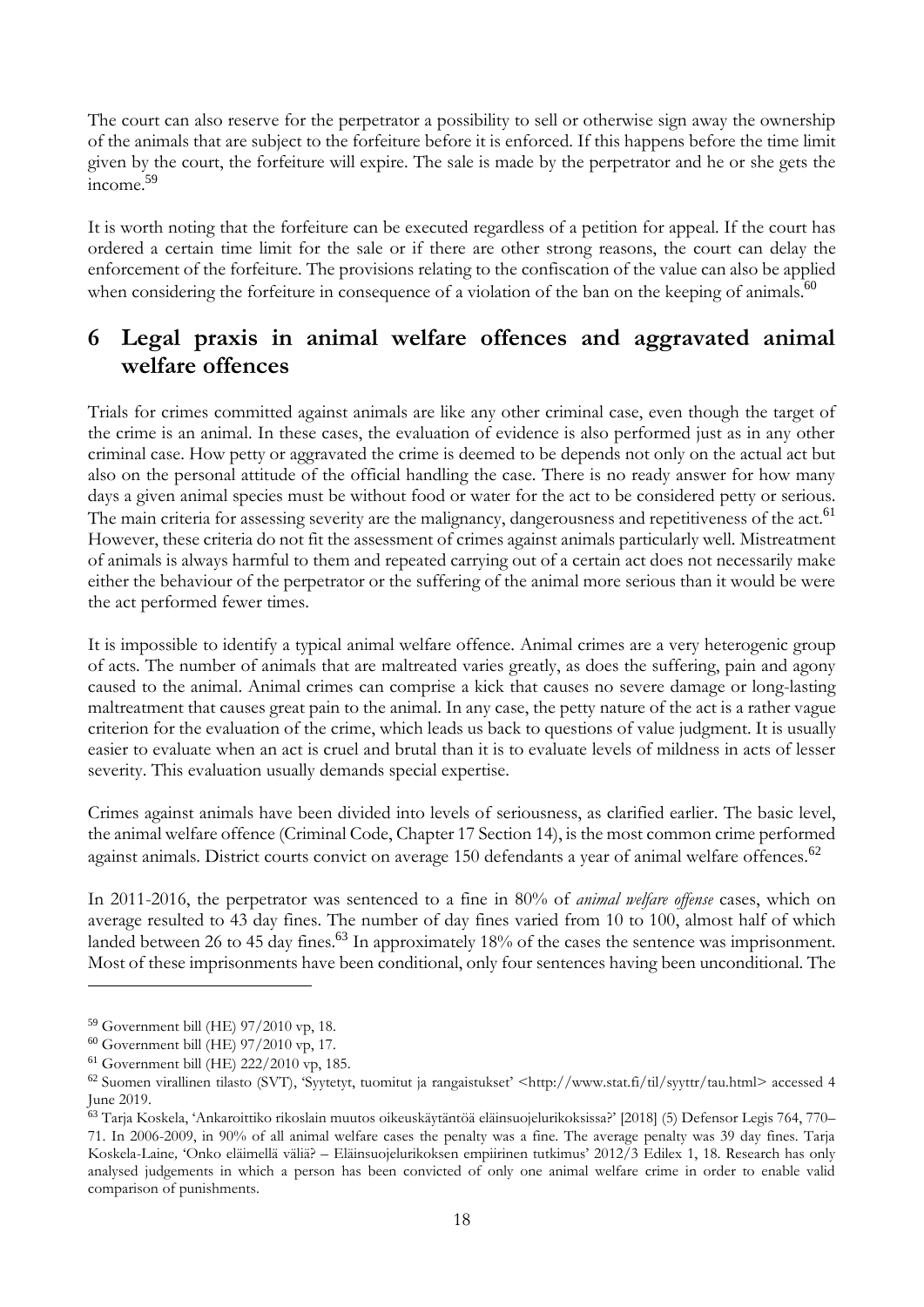length of these unconditional imprisonments varied from 30 days to four months, and two of the unconditional imprisonments were changed to community service. The length of the conditional imprisonments varied from 25 days to 12 months with the average length being 78 days. Most conditional imprisonment sentences were between 2 to 4 months.<sup>64</sup>

In 2011–2016, district courts imposed a ban on the keeping of animals in 53% of all animal welfare offence cases.<sup>65</sup> Slightly over a half of these bans have been general bans, meaning a ban on the keeping of all kinds of animals. Of all bans on the keeping of animals, approximately 4% were permanent, which means that the person can never own an animal again. The lengths of temporary bans varied between one and 15 years, but the average length was 3.5 years. Bans over six years in length were rare.<sup>66</sup>

From 2011 to 2018, there were 64 convictions for *aggravated animal welfare offences.*<sup>67</sup> For aggravated animal welfare offences, the penalty was always imprisonment; a minimum of four months and a maximum of four years. Almost without exception, these sentences were conditional, and their lengths varied between four and 14 months. The average length of these prison sentences were approximately seven months. Almost half of the sentences were to a maximum of six months of imprisonment.<sup>68</sup>

<span id="page-18-0"></span>When a person is convicted of an aggravated animal welfare offence, they must simultaneously be sentenced to a ban on the keeping of animals. In 2011–2018 approximately a third of the bans on keeping animals were permanent. The length of temporary bans varied between one to ten years, with the average ban being just over five years. Around three-quarters of temporary bans were five to six years and about a third of all temporary bans concerned all animals. Over half of the permanent bans concerned all animals. <sup>69</sup>

# **7 Statistics**

The annual number of animal welfare inspections on grounds of suspected<sup>70</sup> AWA violations is high. The notification is usually made by an outsider who has spotted a possible case of maltreatment.<sup>71</sup> Figure 2 shows that the number of inspections on grounds of suspicion has increased drastically from 2007 to 2018.<sup>72</sup> From 2011 to 2012, the number of inspections that concern pets increased significantly. A notable rise in inspections occurred between 2014 and 2015 when the number increased by 900.<sup>73</sup> Between 2007 and 2012, the number of suspected maltreatment cases of farm animals was higher than it was for pets, but since 2013 this ratio has been reversed. During the last few years, the number of prohibitions and urgent actions concerning farm animals has not increased, whereas those concerning

<sup>64</sup> Koskela, 'Ankaroittiko rikoslain muutos oikeuskäytäntöä eläinsuojelurikoksissa?' (n [63\)](#page-17-0) 771–72. In 2006-2009 the punishment for animal welfare crimes was imprisonment in only approximately 10% of all cases. Koskela-Laine (n [63\)](#page-17-0) 19–20. <sup>65</sup> Koskela, 'Ankaroittiko rikoslain muutos oikeuskäytäntöä eläinsuojelurikoksissa?' (n [63\)](#page-17-0) 773.

<sup>66</sup> ibid 775–76.

<sup>67</sup> For years 2011-2017 Statistics Finland, for 2018 Legal Register Centre.

<sup>68</sup> Tarja Koskela, 'Törkeä eläinsuojelurikos – vai onko?' 2019/19 Edilex 1, 11–12. Research has only analysed such judgments in which the person has been convicted of one animal welfare crime.

<sup>69</sup> ibid 14–15.

 $70$  In addition to the inspections based on suspicion, inspections based on designed sampling are also being carried out. This is based on the Council Directive 98/58/EC on concerning the protection of animals kept for farming purposes. The aim of the sampling is to secure uniformity of coverage, risk allocation and supervision in the country.

<sup>71</sup> Koskela, 'Eläinsuojelutarkastus ja eläinsuojelurikoksesta ilmoittaminen (n [13\)](#page-4-0) 21.

<sup>72</sup> Finnish Food Authority, 'Eläinten hyvinvoinnin valvonta 2018' (n [7\)](#page-2-0) 16.

<sup>73</sup> Finnish Food Authority, 'Eläinten hyvinvoinnin valvonta 2015' (n [14\)](#page-5-0) 7–8.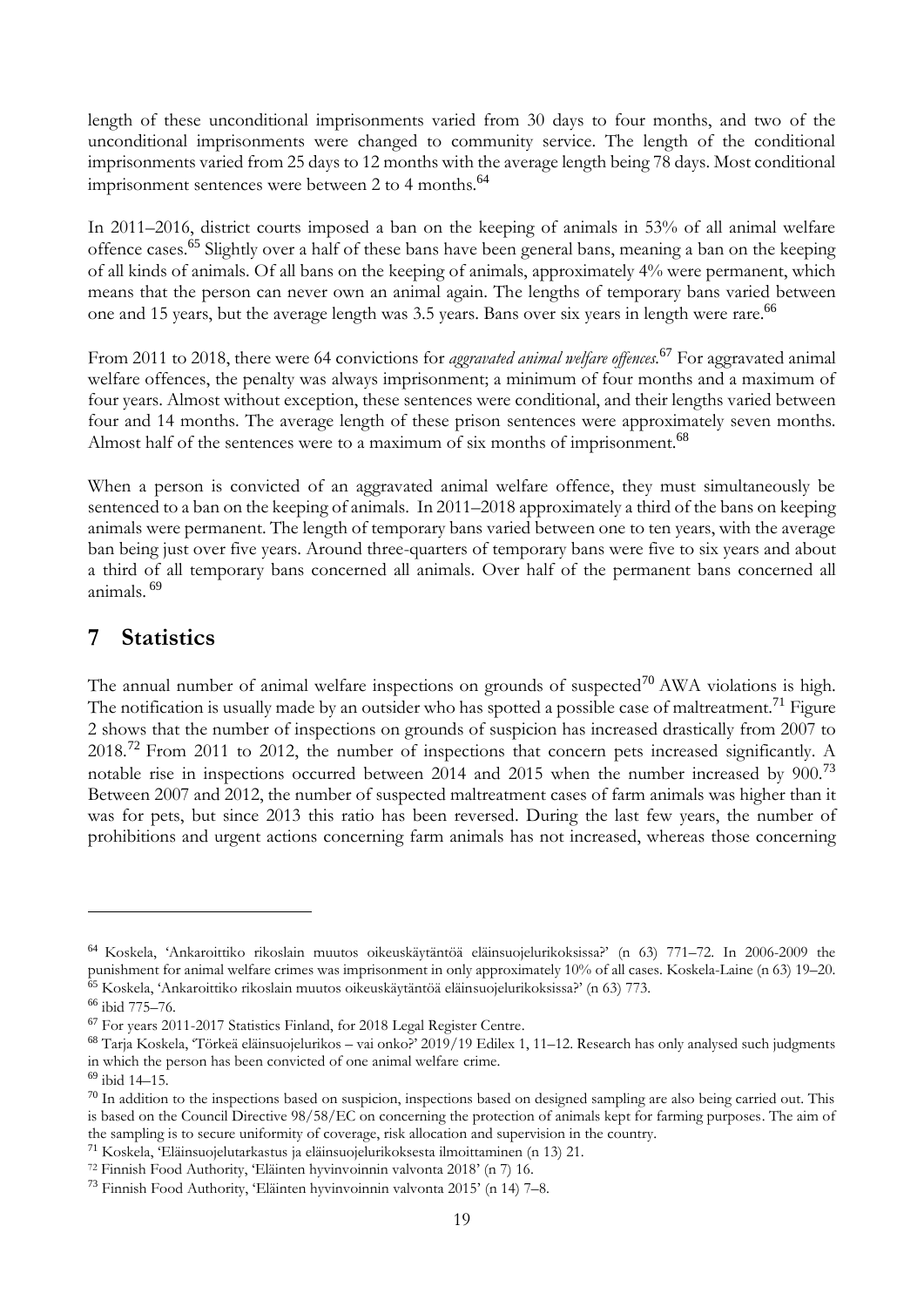

pets have. According to research, pets have been the subject of more animal welfare crimes than farm animals. Most crimes are committed against dogs.<sup>74</sup>

**Figure 2.** Inspections made on grounds of suspicion 2007–2018.

After the police have finished a preliminary investigation, the suspicion of an animal crime proceeds to the prosecutor for the consideration of charges. A criminal case shall not be taken up by the court for consideration unless a charge for the offence has been brought by a person who by law has the right to bring one. It is the duty of the prosecutor to bring a charge for an offence and to prosecute the case. The prosecutor shall bring a charge for a suspected animal crime if they deem that 1) the act is punishable according to law; 2) the right for its prosecution is not time-barred; and 3) there are probable grounds to support the guilt of the suspect.<sup>75</sup> Even when there are probable grounds to support the guilt of the suspected animal crime and the other prerequisites provided in the subsection exist, the prosecutor may still waive prosecution in certain cases provided for by the Criminal Procedure Act.

The court condemns a person for an animal crime if it is beyond reasonable doubt that the accused person is guilty (Code of Judicial Procedure (4/1734), Chapter 17 Section 3(2)). A conviction does not require one hundred percent proof of culpability, but other alternatives should be unlikely. It is the prosecutor's duty to prove correct the evidence that demonstrates the defendant's guilt of an animal crime. Figure 3 presents the number of district court judgements in animal crimes between years 2011– 2018. The total number of animal crime judgements has varied between 124 (year 2012) and 192 (year  $2016$ ).<sup>76</sup>

<sup>74</sup> Koskela-Laine (n [63\)](#page-17-0) 13–14; Koskela, 'Törkeä eläinsuojelurikos – vai onko?' ([n 68\)](#page-18-0) 13.

<sup>75</sup> Criminal Procedure Act (689/1997) Section 6.

<sup>76</sup> Years 2011–2017 Statistics Finland, year 2018 Legal Register Centre.